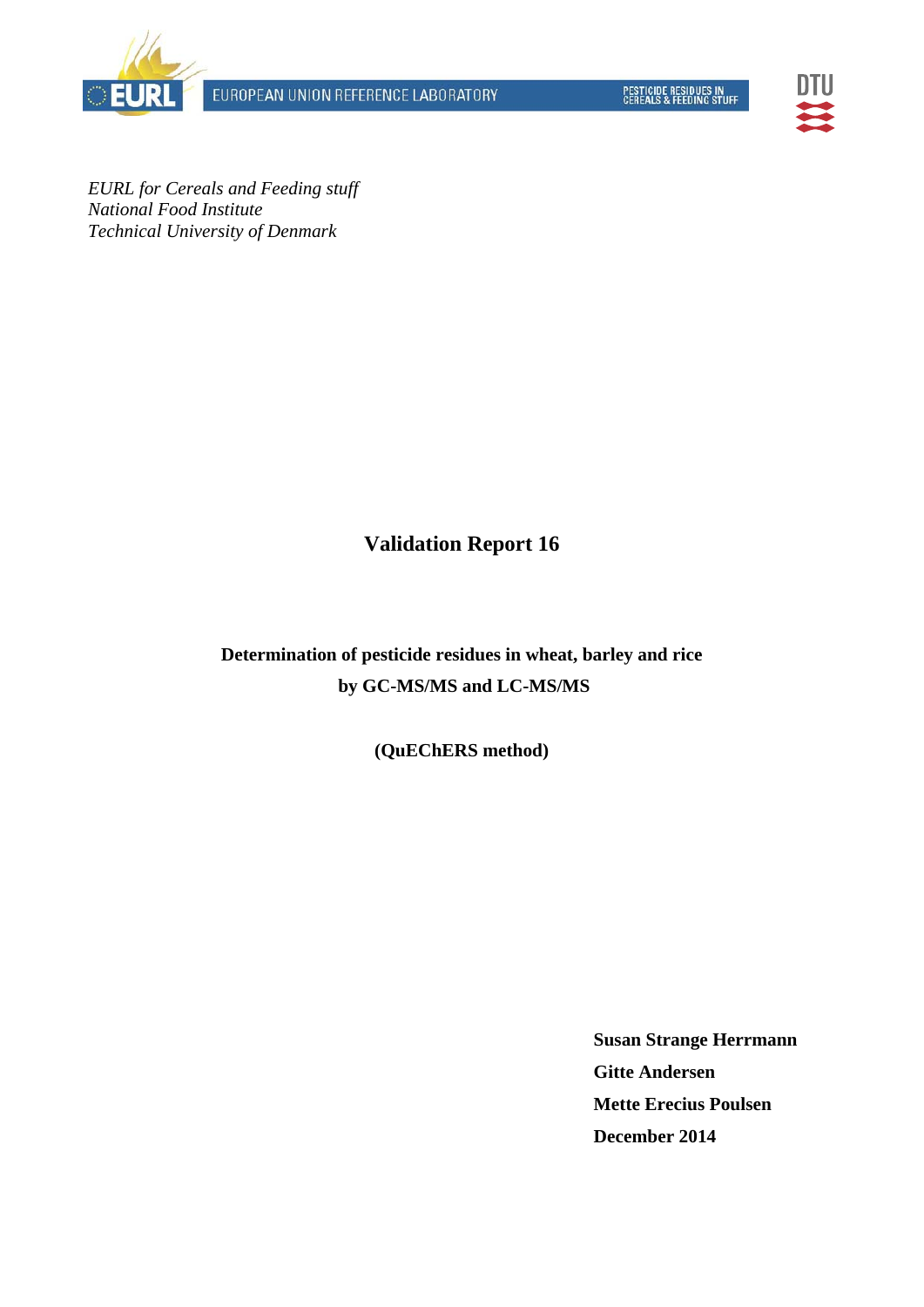### **CONTENT:**

| Appendix 2. Recoveries, repeatability ( $RSDr$ ), internal reproducibility ( $RSDR$ ) and Limit of<br>Quantification (LOQ) for pesticides validated on three cereal commodities, wheat, barley and rice. |
|----------------------------------------------------------------------------------------------------------------------------------------------------------------------------------------------------------|
| Appendix 3. Recoveries, repeatability (RSD <sub>r</sub> ) and Limit of Quantification (LOQs) for pesticides                                                                                              |
| Appendix 4. Recoveries, repeatability (RSD <sub>r</sub> ) and Limit of Quantification (LOQs) for pesticides                                                                                              |
| Appendix 5. Recoveries, repeatability (RSD <sub>r</sub> ) and Limit of Quantification (LOQs) for pesticides<br>20                                                                                        |
|                                                                                                                                                                                                          |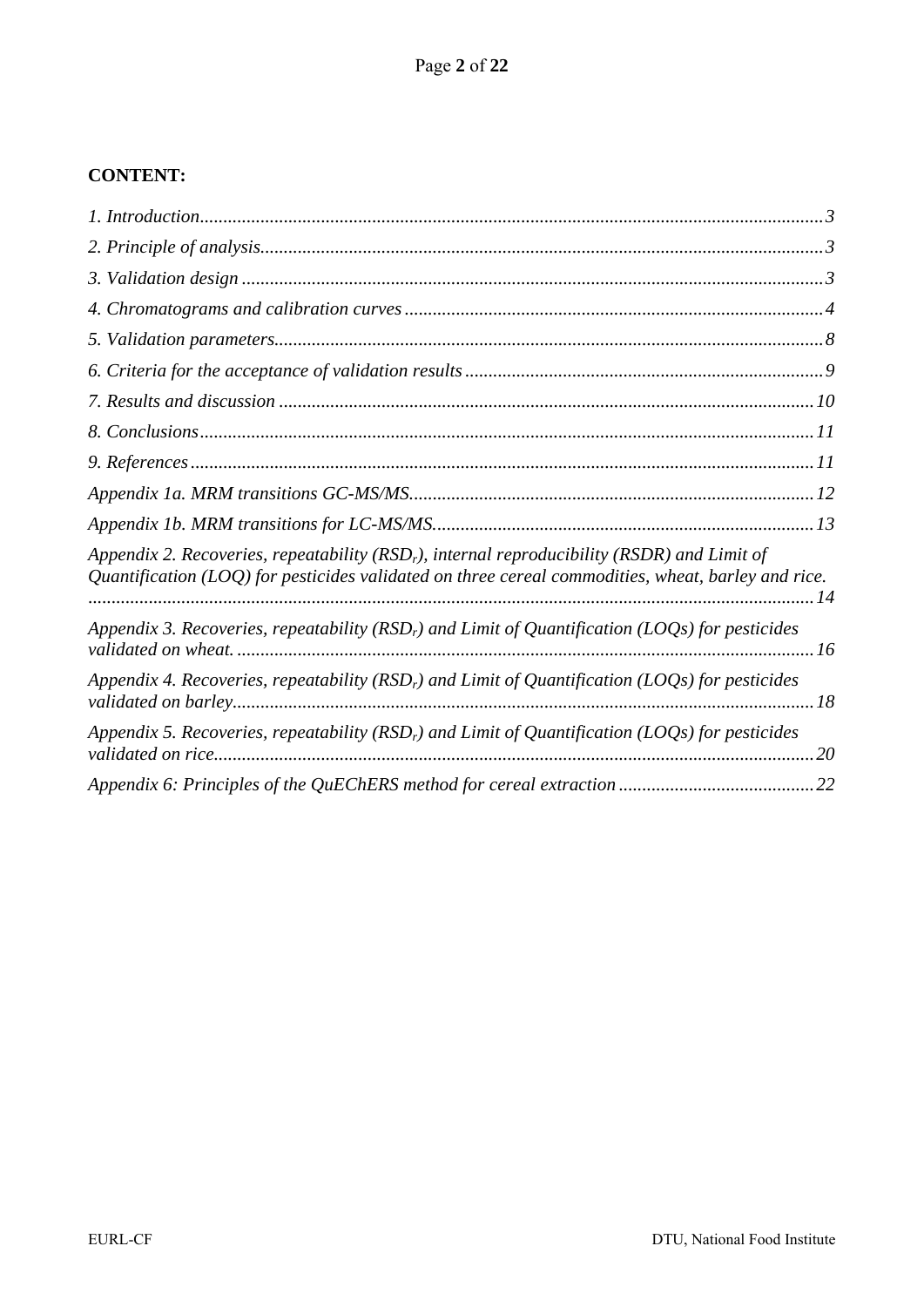## **1. Introduction**

This report describes the validation of the QuEChERS method combined with GC-MS/MS and LC-MS/MS. The method was sought validated for 34 pesticides in wheat, rice and barley. The QuEChERS method is an extraction method which has been developed to be Quick, Easy, Cheap, Efficient, Rugged and Safe. The method is most commonly used on fruit, vegetables and cereals<sup>1</sup>.

## **2. Principle of analysis**

**Sample preparation:** The samples is milled with a sieve at 1 mm.

**Extraction:** The sample is shaken and a salt and buffer mixture is added and the sample is shaken again.

**Clean-up:** After centrifugation the supernatant is transferred to a clean tube and put in -80 degree freezer. When the extract is almost thawed it is centrifuged and the supernatant is transferred to a tube containing PSA and MgSO4. After shaking and an additional centrifugation step the final extract is diluted 1:1 with acetonitrile to obtain the same matrix concentration as in the matrix matched calibration standards.

#### **Quantification and qualification:** The final extract is analysed by GC/MS/MS and LC-MS/MS.

**GC-MS/MS:** The pesticide residues are separated on a DB5-MS column and analysed by triple quadrupole operating in the multiple reaction monitoring mode (MRM) with electron energy at 70 eV, source temperature at 180°C and transfer line at 250°C. The injection volume was 4 µl. For each pesticide two sets of precursor and product ions were determined. One for quantification and one for qualification. The MRM transitions for the pesticides and degradation products are given in **Appendix 1a**.

**LC-MS/MS**: The pesticide residues are separated on a reversed-phase column and detected by tandem mass spectrometry (MS/MS) by electrospray (ESI). The validation includes pesticides determined with both positive and negative ESI.  ${}^{13}C_6$ -carbaryl was used as internal standard but was not used for the quantification. All pesticides were detected in the MRM mode. For each pesticide precursor ion and 2 product ions were determined. One product ion for quantification and one for qualification. The MRM transitions for the pesticides and degradation products sought validated are given in **Appendix 1b**.

## **3. Validation design**

The method was south validated for 34 pesticides or degradation products in wheat, rice and barley, see **Table 1**. The validation was performed on 5-6 replicates on each cereals commodity at each of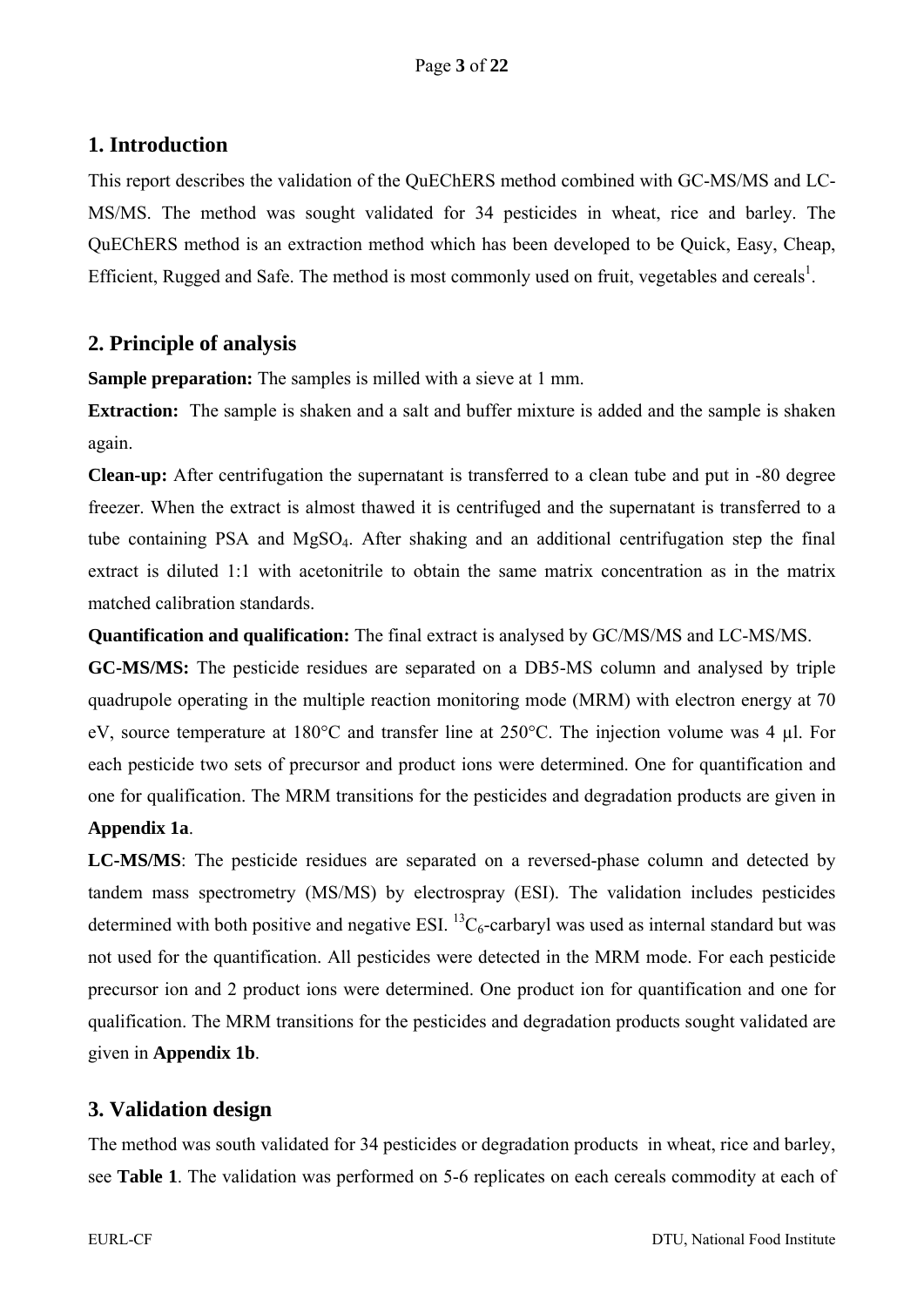the three spiking levels; 0.01, 0.02 and 0.1 mg/kg. A blank sample of each cereal commodity was included.

| Pesticides included in recovery experiments |                 |                              |  |  |  |  |  |  |  |  |  |
|---------------------------------------------|-----------------|------------------------------|--|--|--|--|--|--|--|--|--|
| 2-hydroxypropoxycarbazone                   | Dichlobenil     | Isocarbophos                 |  |  |  |  |  |  |  |  |  |
| 4-trifluoromethylnicotinic acid (TNFA)      | Dimethenamid    | Meptyldinocap                |  |  |  |  |  |  |  |  |  |
| Acibenzolar-S-Methyl                        | Ethalfluralin   | Metobromuron                 |  |  |  |  |  |  |  |  |  |
| Anthraguinone                               | Ethofumesate    | Nicosulfuron                 |  |  |  |  |  |  |  |  |  |
| Asulam                                      | Ethoxysulfuron  | Propachlor                   |  |  |  |  |  |  |  |  |  |
| AvermectinB1a (Abamectin)                   | Etoxazole       | Propoxycarbazone-sodiam salt |  |  |  |  |  |  |  |  |  |
| Beflubutamid                                | Fenpyroximate   | Pyraflufen-Ethyl             |  |  |  |  |  |  |  |  |  |
| <b>Bifenazate</b>                           | Flumioxazin     | Rotenone                     |  |  |  |  |  |  |  |  |  |
| Biphenyl                                    | Foramsulfuron   | Spirotetramat                |  |  |  |  |  |  |  |  |  |
| <b>Butralin</b>                             | Forchlorfenuron | Tetramethrin                 |  |  |  |  |  |  |  |  |  |
| Carfentrazone-Ethyl                         | Imazosulfuron   | Trinexapac-ethyl             |  |  |  |  |  |  |  |  |  |
| Chlorotoluron                               |                 |                              |  |  |  |  |  |  |  |  |  |

|  |  | Table 1. Pesticides included in the recovery experiments. |  |
|--|--|-----------------------------------------------------------|--|
|--|--|-----------------------------------------------------------|--|

### **4. Chromatograms and calibration curves**

The calibration curve is determined by the analysis of each of the analysts at least 4 calibration levels, i.e. 0.003, 0.01, 0.033 and 0.1 µg/ml. The calibration curves were in general best fitted to a linear curve. The quantification was performed from the mean of two bracketing calibration curves. The majority of the correlation coefficients (R) were higher or equal to 0.99. Examples of chromatograms obtained when analysing the extracts by GC-MS/MS are presented in **Figure 1-4**. Examples of calibration curves for LC-MS/MS are presented in **Figure 5-8**.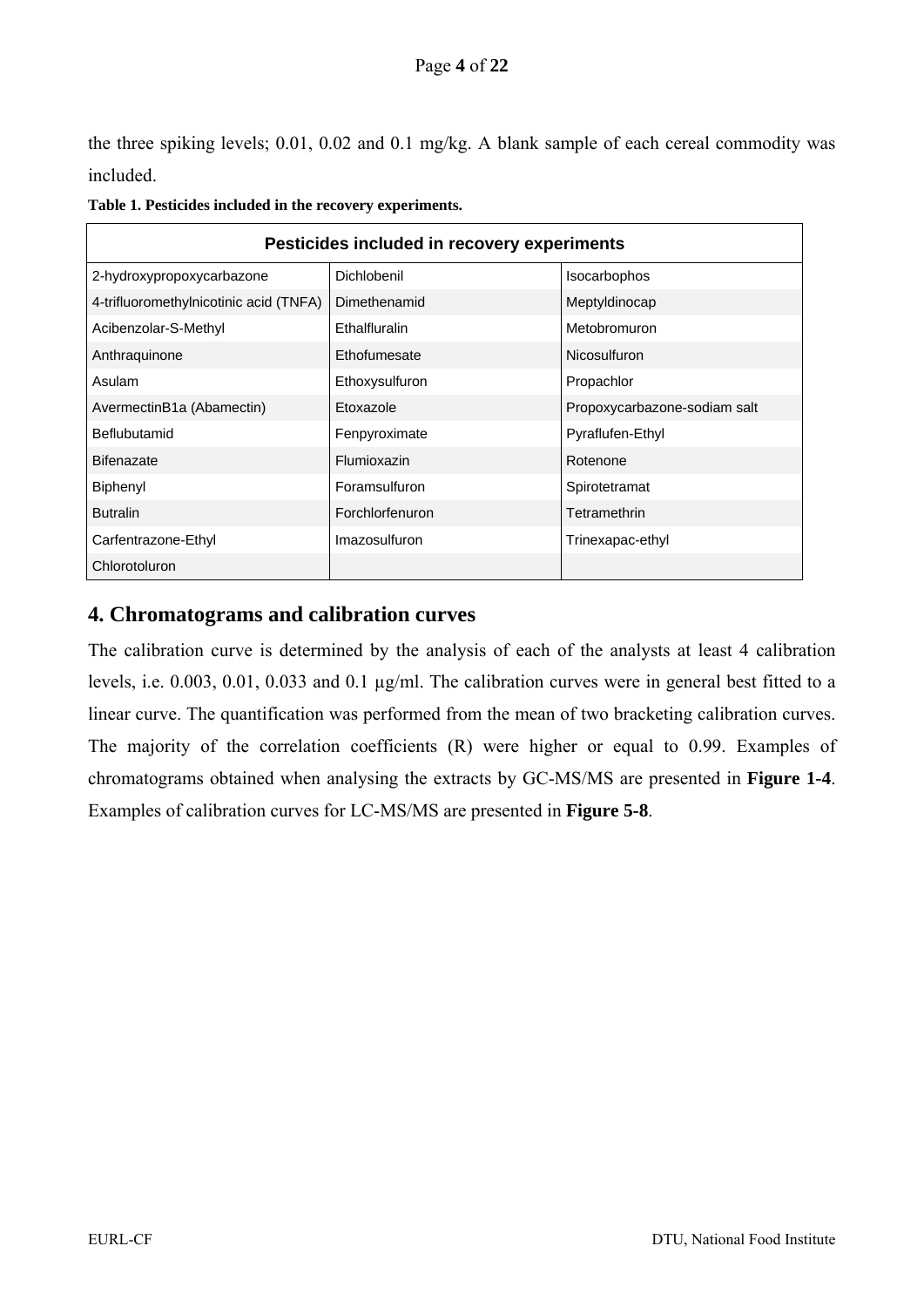

**Figure 1:** Examples of GC-MS/MS chromatograms for isocarbophos in wheat obtained when analysing extract spiked with 0.01 mg/kg (two MRM transitions are shown for each pesticide).



**Figure 2:** Examples of GC-MS/MS chromatograms beflubutamid obtained when analysing extract spiked with 0.01 mg/kg.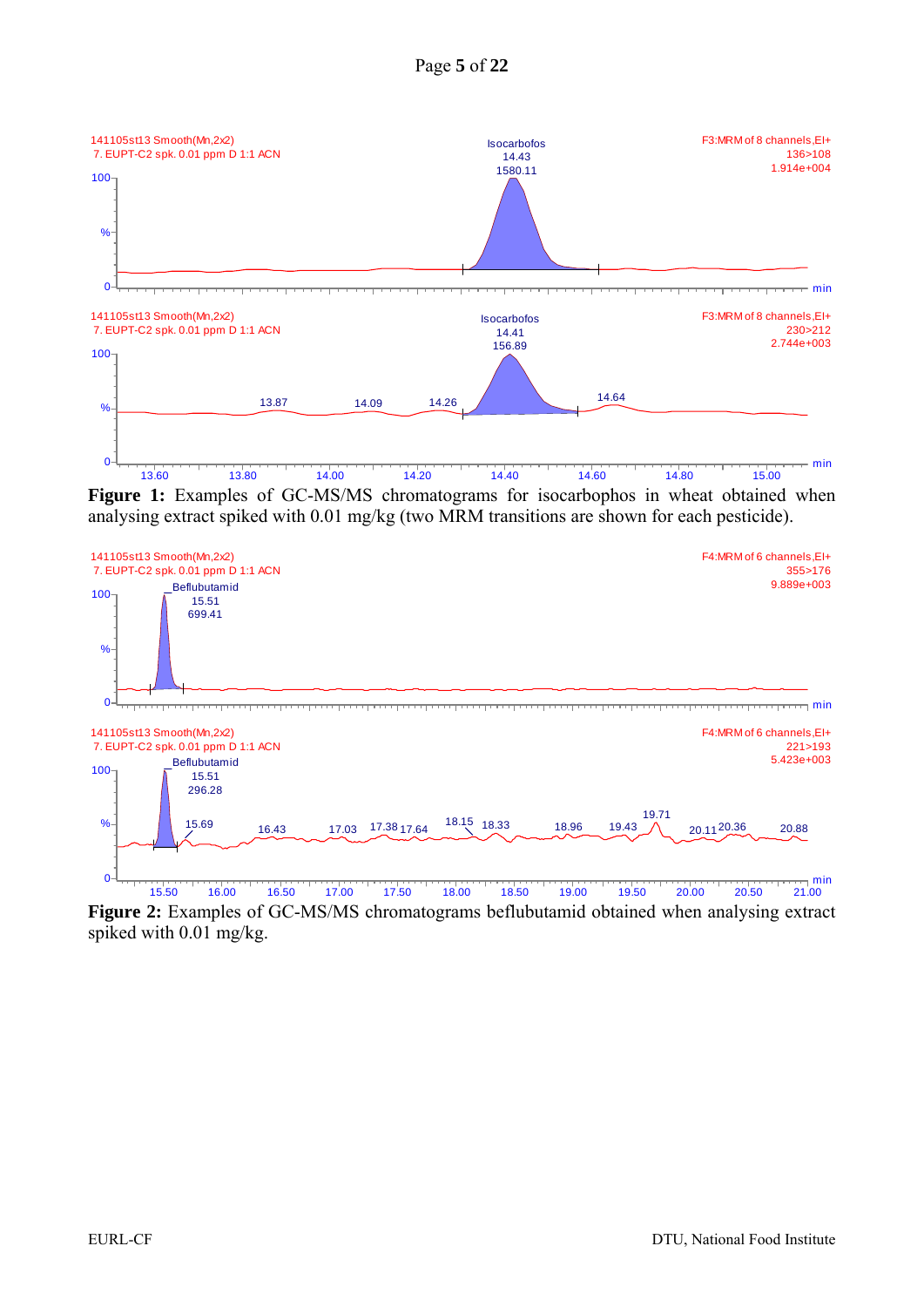

**Figure 3:** Examples of LC-MS/MS chromatograms bifenazate in rice obtained in positive mode when analysing extract spiked with 0.01 mg/kg (two MRM transitions are shown for each pesticide).



**Figure 4:** Examples of LC-MS/MS chromatograms fenpyroximate in rice obtained when analysing extract in positive mode spiked with 0.02 mg/kg.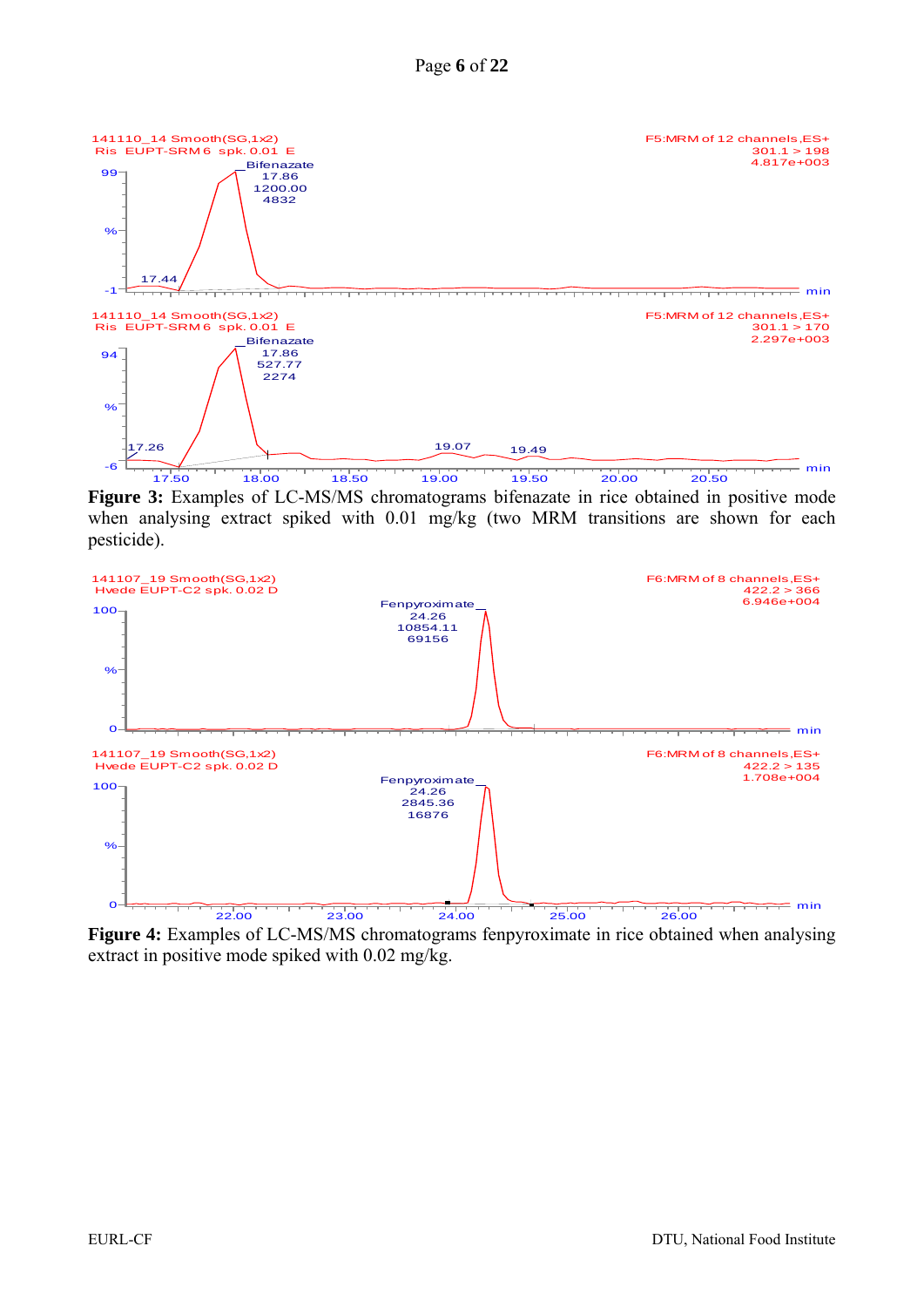

**Figure 5.** Examples of GC-MS/MS calibration curves for isocarbophos matrix matched with wheat (concentrations from 0.001-0.333 µg/ml)



**Figure 6.** Examples of GC-MS/MS calibration curves for beflubutamid matrix matched with wheat (concentrations from  $0.001$ -0.333  $\mu$ g/ml.).

Compound name: Isocarbofos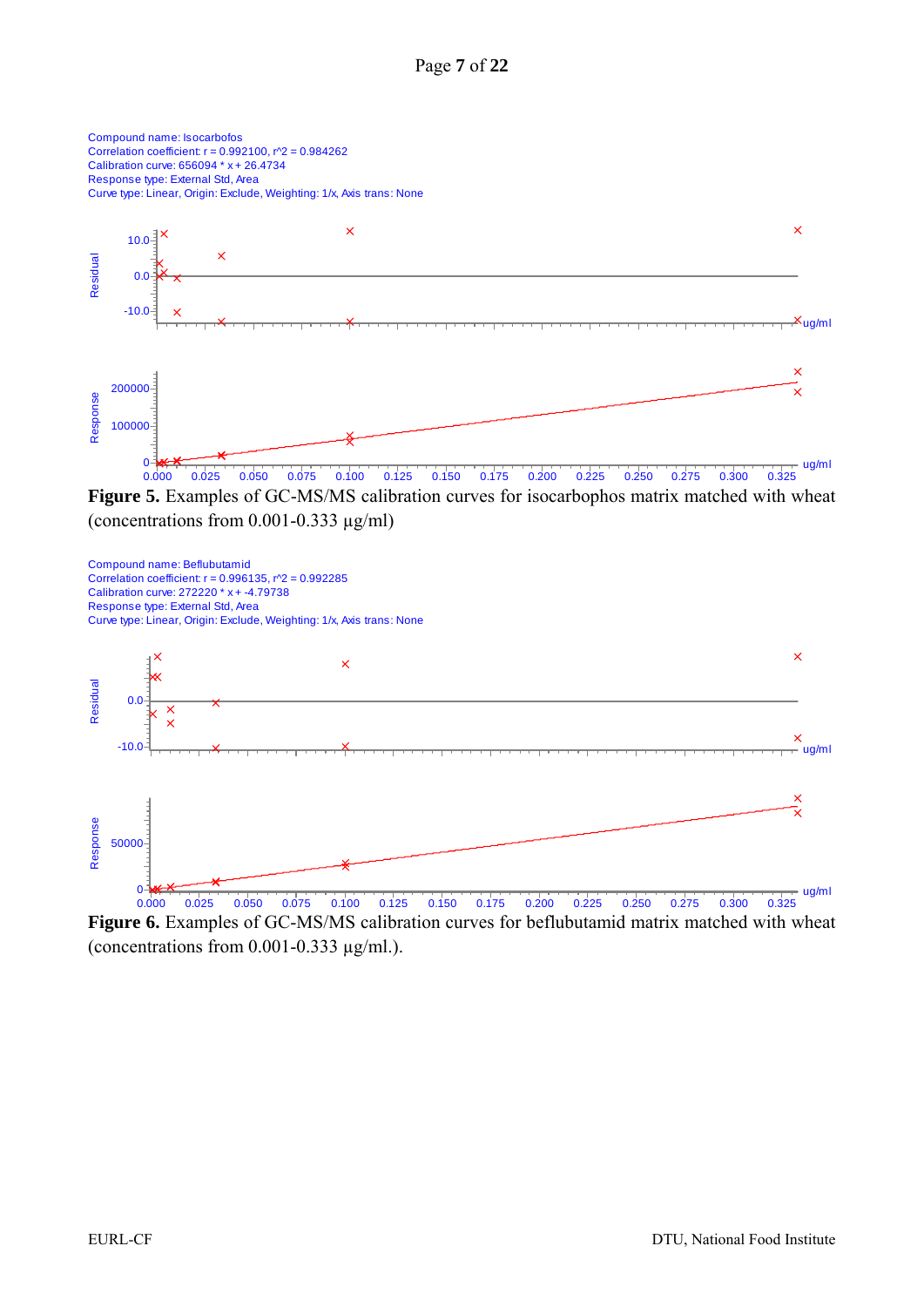

**Figure 7.** Examples of LC-MS/MS calibration curves for bifenazate matrix matched with wheat (concentrations from 0.001-1.0 µg/ml).



**Figure 8.** Examples of LC-MS/MS calibration curves for fenpyroximate matrix match with rice (concentrations from 0.001-1.0 µg/ml)

#### **5. Validation parameters**

#### **Precision – repeatability and internal reproducibility**

Repeatability was calculated for all pesticides and degradation products on all three spiking levels (0.01 mg/kg, 0.02 mg/kg and 0.1 mg/kg), both for the individual cereal commodities and for the all commodities altogether. Repeatability is given as the relative standard deviation on the result from two or more analysis at the same sample, done by the same technician, on the same instrument and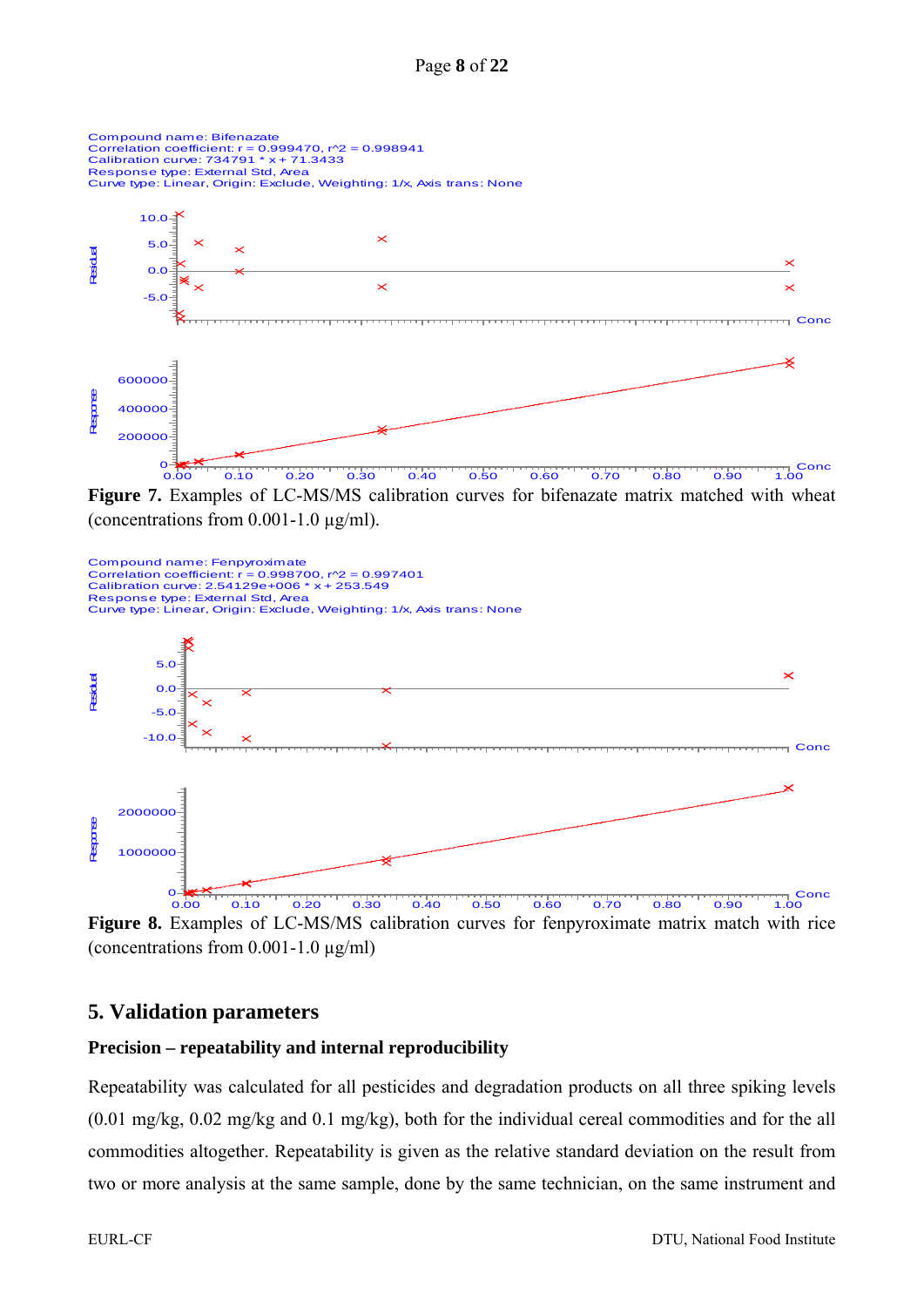within a short period of time. The internal reproducibility is calculated for the all the cereal commodities only, because the individual cereal type is analysed on one occasion only. Internal reproducibility is relative standard deviation on results obtained under reproducibility conditions, with the same method on the same sample by different operators within a larger period of time.

Repeatability  $(RSD<sub>r</sub>)$  and internal reproducibility  $(RSD<sub>R</sub>)$  in this validation was calculated from the 5-6 replicate determinations. Repeatability were calculated as given in ISO 5725-2<sup>2</sup>.

#### **Accuracy – Recovery**

The accuracy was determined from recovery studies in which samples were spiked at three concentration levels (0.01 mg/kg, 0.02 mg/kg and 0.1 mg/kg) with the relevant pesticides, isomers and degradation products.

#### **Robustness**

The QuEChERS method has, in connection with the development of the method, been shown to be robust by Anastassiades et al.  $2003<sup>1</sup>$ .

#### **Limit of quantification, LOQ**

The quantification limits (LOQ) was determined as the lowest spike level for which the acceptance criteria (se Section 6) was meet.

The obtained results including recovery,  $RSD<sub>r</sub>$ ,  $RSD<sub>R</sub>$  and limit of quantification (LOQ) are presented in appendix 2 for the pooled results obtained for all three types of cereal and in appendix 3 to 5 for the individual cereal types; wheat, barley and rice

#### **6. Criteria for the acceptance of validation results**

For the pesticides to be accepted as validated the following criteria for precision and trueness must to be fulfilled:

1. The relative standard deviation of the repeatability should be  $\leq 20\%$ <sup>3</sup>.

2. The average relative recovery must be between 70 and  $120\%$ <sup>3</sup>.

If the above mentioned criteria have been meet, the quantification limits, LOQs have been calculated.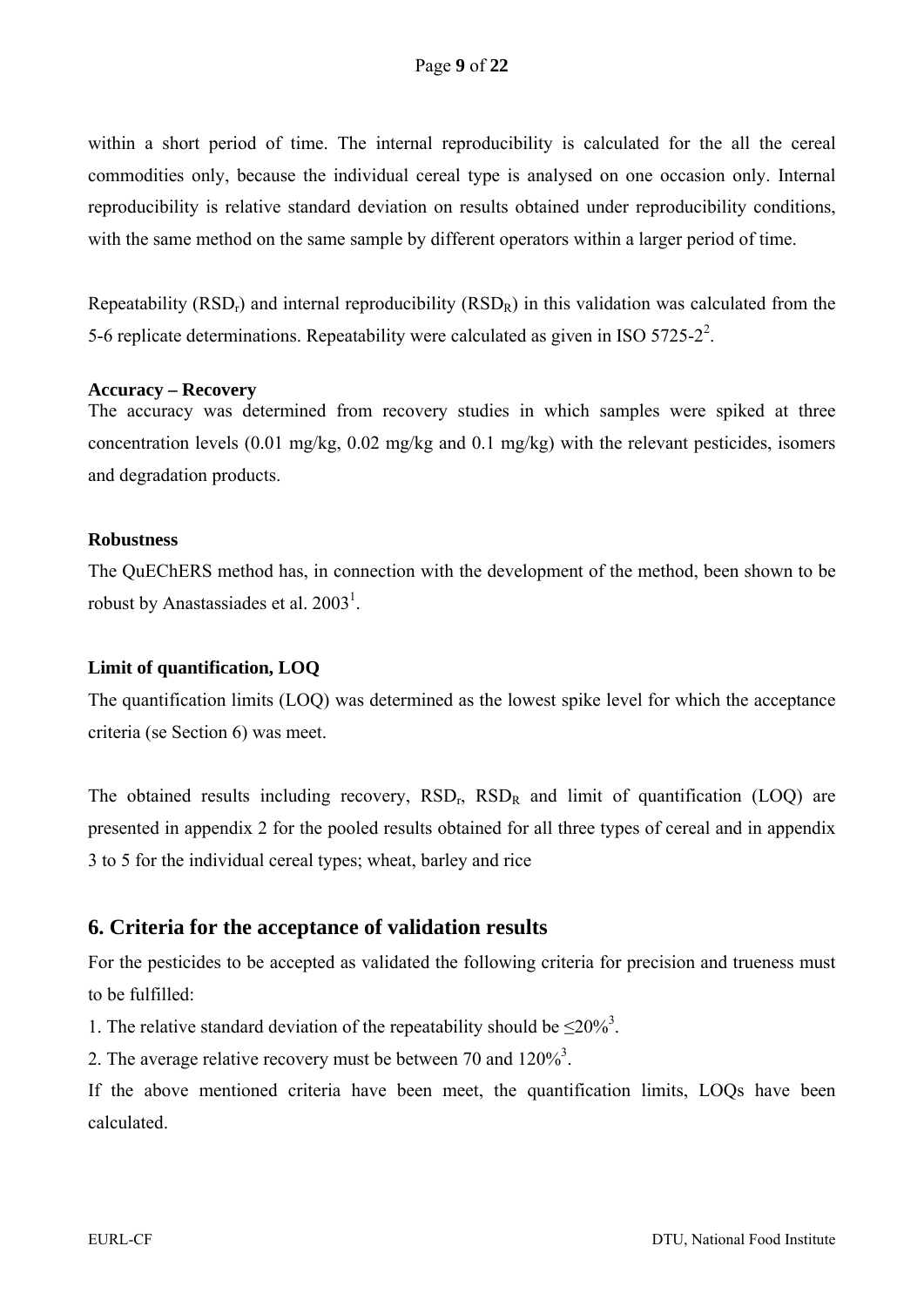#### **7. Results and discussion**

Initially acibenzolar acid, chloropicrin and dithianon were to be included in the recovery study, though it was not possible to find precursor and product ions for the two former compounds and dithianon was found to be lost during the extraction/clean-up procedure. Acibenzolar acid has though been reported in the literature to be possible to analyse by LC-MS/MS in negative ionization mode. However as it is an acid clean-up using PSA should probably be avoided. Chloropicrin has also by others been reported to be difficult to analyse by both GC-MS/MS and LC-MS/MS. Dithianon is sensitive to heat and may therefore be degraded during the extraction because of the increased temperatures resulting from the addition of MgSO4.

#### **Overall validation on all 3 cereal types.**

Of the 34 compounds included in the validation study (Table 1) 31 compounds were successfully validated on all three cereal types analysed by GC-MS/MS (10 pesticides), LC-MS/MS (14 pesticides) or both (7 pesticides), see **Appendix 2**.

For the accepted validation parameters the relative repeatability (RSD<sub>r</sub>) varied between 3-18 % with an average on  $8\%$ . The internal reproducibility  $(RSD_R)$  varied between 5-23% with an average on 12%. Recoveries was in the range of 50-123% at all three concentration levels with an average on 88%. The combined LOQs were in the range of 0.01-0.02 mg/kg. Recoveries down to 50% was accepted if similar for all three spike levels and  $RSD<sub>r</sub>$  and  $RSD<sub>R</sub>$  were relatively low.

Asulam, foramsulfuron and TFNA were not possible to validate neither on GC-MS/MS or LC-MS/MS. For asulam the recovery were low  $(<50\%)$  and at the two lowest spike levels were  $RSD<sub>r</sub>$ and  $RSD_R > 20\%$ . For foramsulfuron low recoveries were found, though the recovery was equally low for all three spike levels and  $RSD<sub>r</sub>$  and  $RSD<sub>R</sub>$  were <20%. Foramsulfuron belong to the group of sulfonylureas and most of these are unstable at low pH and may not be protected sufficiently at the pH of the extract. Further if extract are stored for several days during analysis and perhaps reanalysis the compound may be degraded. Foramsulfuron is also a weak acid why some may be bound to PSA during d-SPE. TFNA resulted in an insufficient response by LC-MS/MS to produce data useful for validation and were not GC-MS/MS amenable. TFNA which is also an acid is most likely bound to PSA during the d-SPE. TFNA may also on some instruments give a better signal in ESI negative mode (for more information refer to : http://www.crlpesticides.eu/userfiles/file/EurlSRM/EurlSRM\_meth\_ FlonicamidMetabolites.pdf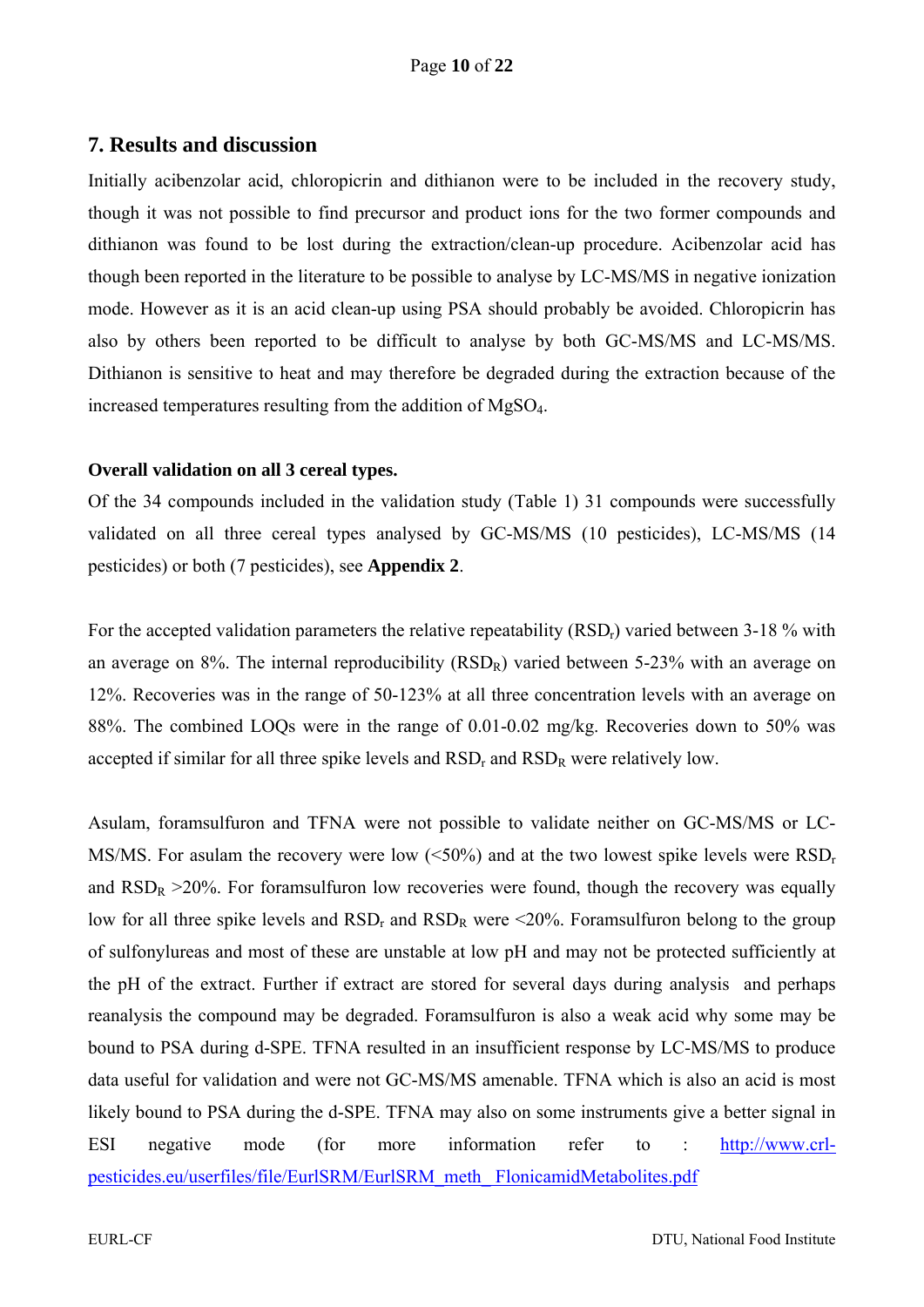#### **Validation on individual cereal type.**

More or less similar results were obtained if calculating the validation parameters for each of the cereal types individually.

Though an LOQ of 0.1 could be obtained for metobromuron if only including the data obtained for one cereal type whereas it was not possible to validate in the overall validation due to  $\text{RSD}_R$  > 20%.

The validation results obtained for the individual cereals types are presented in Appendix 3 (wheat), 4 (barley) and 5 (rice).

#### **8. Conclusions**

In conclusion 31 pesticides were successfully validated on wheat, barley and rice using the QuEChERS method and GC-MS/MS or/and LC-MS/MS. The LOQ obtained were 0.01 mg/kg except for three pesticides for which an LOQ of 0.02 mg/kg was obtained.

#### **9. References**

**1** EN 15662:2008. Foods of plant origin - Determination of pesticide residues using GC-MS and/or LC-MS/MS following acetonitrile extraction/partitioning and clean-up by dispersive SPE - QuEChERS-method

**2** ISO 5725-2:1994. Accuracy (trueness and precision) of measurement methods and results – Part2. Basic method for the determination of repeatability and reproducibility of standard measurement method. First edition. December 1994.

**3** Method Validation and Quality Control Procedures for Pesticide Residue Analysis in Food and Feed, Document No SANCO/12495/2011, 01/01/2012, European Commission, Brussels, 2012.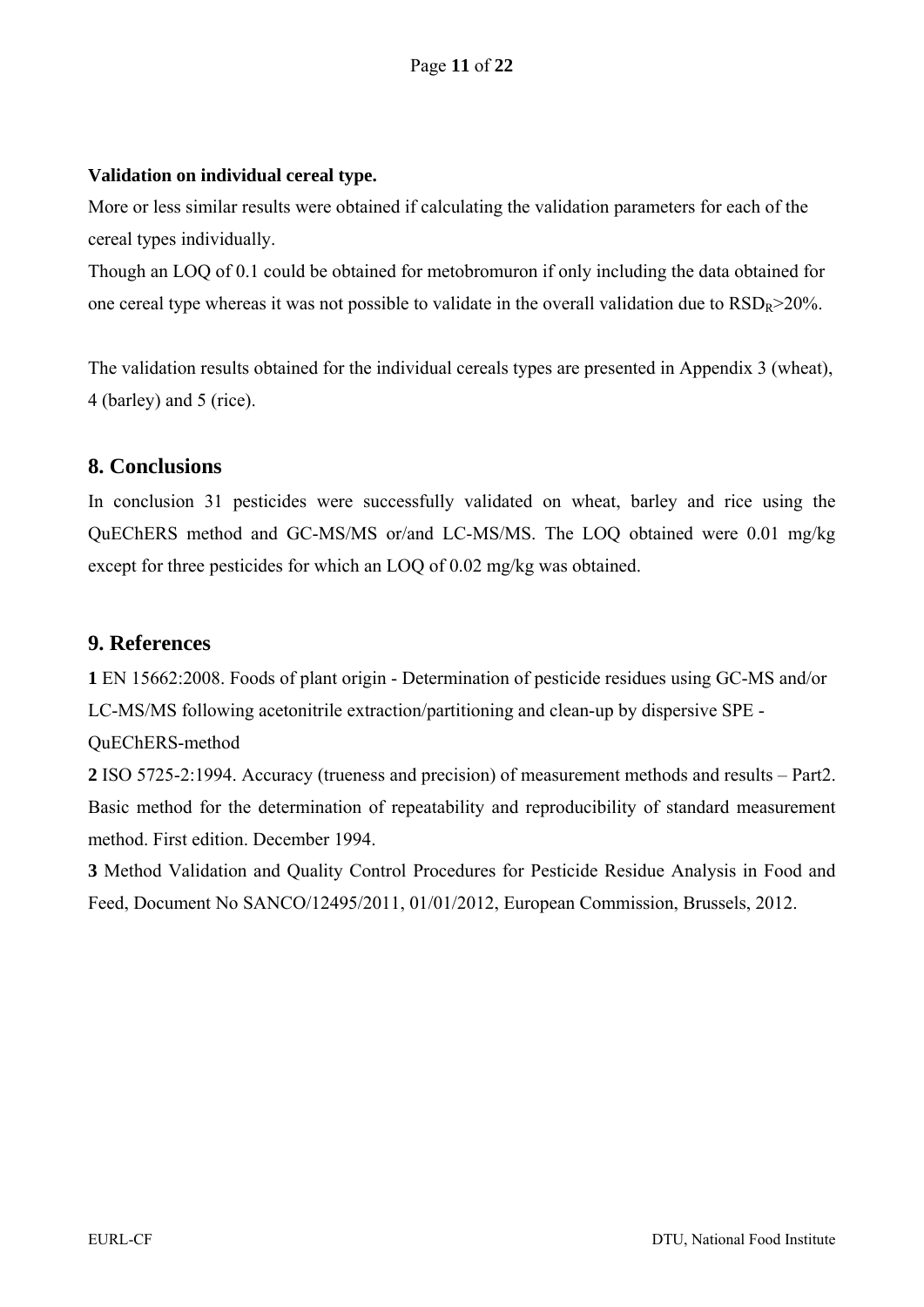# **Appendix 1a. MRM transitions GC-MS/MS.**

| <b>GC-MS/MS</b>      | <b>Retention time</b> | <b>Precursor ion-1</b> | <b>Product ion-1</b> | <b>CE</b> | <b>Precursor ion-2</b> | <b>Product ion-2</b> | CE   |
|----------------------|-----------------------|------------------------|----------------------|-----------|------------------------|----------------------|------|
| Acibenzolar-S-Methyl | 13.1                  | 182                    | 181                  | 5         | 182                    | 153                  | 22   |
| Anthraquinone        | 14.1                  | 180                    | 152                  | 15        | 208                    | 180                  | 10   |
| Beflubutamid         | 15.5                  | 221                    | 193                  | 10        | 355                    | 176                  | $10$ |
| <b>Bifenazate</b>    | 21.5                  | 300                    | 258                  | 10        | 300                    | 196                  | 15   |
| Biphenyl             | 8.0                   | 153                    | 152                  | 15        | 154                    | 153                  | 15   |
| <b>Butralin</b>      | 14.7                  | 266                    | 220                  | 15        | 266                    | 190                  | 15   |
| Carfentrazone-Ethyl  | 19.4                  | 411                    | 340                  | 10        | 411                    | 330                  | 10   |
| Dichlobenil          | 7.8                   | 173                    | 138                  | 15        | 171                    | 136                  | 15   |
| Dimethenamid         | 12.7                  | 232                    | 154                  | 10        | 230                    | 154                  | 10   |
| Ethalfluralin        | 10.0                  | 276                    | 202                  | 10        | 316                    | 276                  | 10   |
| Ethofumesate         | 13.7                  | 207                    | 161                  | 10        | 286                    | 207                  | 12   |
| Etoxazole            | 21.8                  | 300                    | 270                  | 22        | 302                    | 274                  | 15   |
| Flumioxazin          | 28.2                  | 354                    | 326                  | 10        | 354                    | 312                  | 10   |
| Isocarbophos         | 14.4                  | 230                    | 212                  | 10        | 136                    | 108                  | 15   |
| Propachlor           | 9.7                   | 196                    | 120                  | 10        | 176                    | 120                  | 10   |
| Pyraflufen-Ethyl     | 19.9                  | 412                    | 349                  | 15        | 349                    | 307                  | 15   |
| Tetramethrin         | 21.5                  | 164                    | 135                  | 10        | 164                    | 107                  | 17   |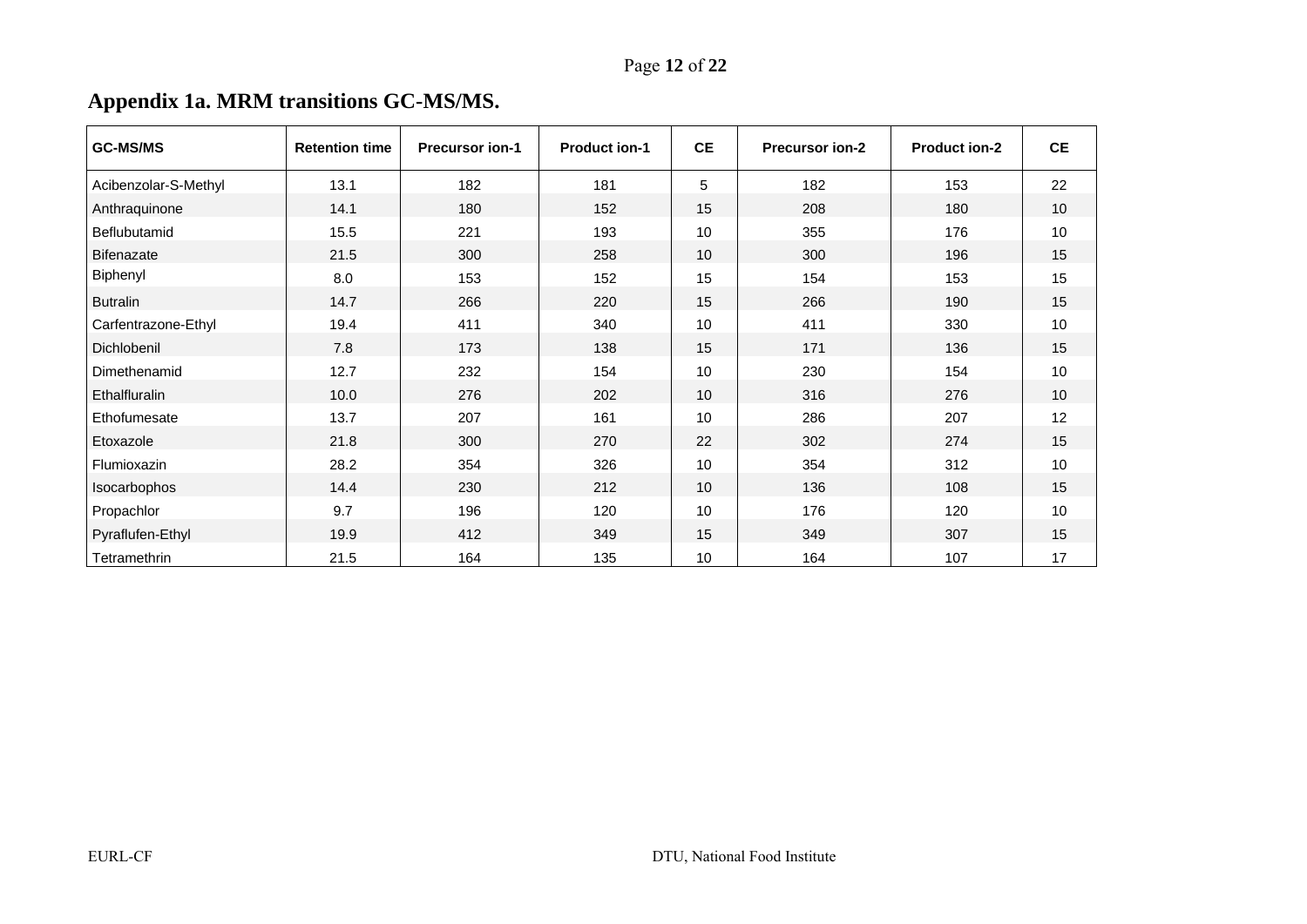# **Appendix 1b. MRM transitions for LC-MS/MS.**

| <b>LC-MS/MS</b>                                                | Retenti<br>on | <b>Precursor ion-1</b> | <b>Product ion-1</b> | <b>CV</b> | <b>CE</b> | Precursor ion-2 | <b>Product ion-2</b> | c <sub>v</sub> | <b>CE</b> |
|----------------------------------------------------------------|---------------|------------------------|----------------------|-----------|-----------|-----------------|----------------------|----------------|-----------|
|                                                                | time          |                        |                      |           |           |                 |                      |                |           |
| 2-hydroxypropoxy-carbazone<br>4-trifluoromethyl-nicotinic acid | 8.1           | 415.1                  | 174                  | 40        | 12        | 415.1           | 116                  | 40             | 10        |
| (TNFA)                                                         | 6.7           | 192.0                  | 78.8                 | 40        | 30        | 192.0           | 97.9                 | 40             | 26        |
| Asulam                                                         | 7.3           | 230.9                  | 156                  | 40        | 20        | 230.9           | 92                   | 40             | 20        |
| AvermectinB1a                                                  | 25.5          | 890.6                  | 567.4                | 40        | 10        | 890.6           | 305.1                | 40             | 30        |
| <b>Butralin</b>                                                | 24.0          | 296.0                  | 240                  | 30        | 12        | 296.0           | 222                  | 30             | 20        |
| Carfentrazone-Ethyl                                            | 19.3          | 412.2                  | 346                  | 40        | 20        | 412.2           | 366                  | 40             | 17        |
| Chlorotoluron                                                  | 14.3          | 213.0                  | 72                   | 20        | 20        | 213.0           | 140                  | 20             | 30        |
| Dimethenamid                                                   | 16.4          | 276.0                  | 244                  | 40        | 10        | 276.0           | 168                  | 40             | 20        |
| Ethofumesate                                                   | 16.3          | 287.0                  | 258.9                | 30        | 12        | 287.0           | 162.2                | 30             | 16        |
| Ethoxysulfuron                                                 | 17.1          | 399.1                  | 261                  | 40        | 16        | 399.1           | 218                  | 40             | 28        |
| Fenpyroximate (E) (Z)                                          | 24.5          | 422.2                  | 366                  | 50        | 10        | 422.2           | 135                  | 50             | 30        |
| Foramsulfuron                                                  | 13.4          | 453.2                  | 182                  | 20        | 23        | 453.2           | 254                  | 20             | 20        |
| Forchlorfenuron                                                | 15.6          | 248.0                  | 129                  | 40        | 18        | 248.0           | 155                  | 40             | 14        |
| Imazosulfuron                                                  | 16.4          | 413.0                  | 156                  | 30        | 20        | 413.0           | 153                  | 30             | 10        |
| Meptyldinocap (ESI-)                                           | 24.8          | 295.2                  | 192.8                | 20        | 40        | 295.2           | 163                  | 20             | 40        |
| Metobromuron                                                   | 14.5          | 258.9                  | 170                  | 40        | 30        | 258.9           | 148                  | 40             | 20        |
| Nicosulfuron                                                   | 12.0          | 411.1                  | 182                  | 30        | 20        | 411.1           | 212.9                | 30             | 20        |
| Propachlor                                                     | 14.5          | 211.9                  | 170                  | 30        | 10        | 211.9           | 94                   | 30             | 27        |
| Propoxycarbazone-sodium salt                                   | 9.9           | 421.0                  | 180                  | 20        | 10        | 421.0           | 137.9                | 20             | 27        |
| Pyraflufen-Ethyl                                               | 19.7          | 413.0                  | 338.9                | 30        | 17        | 413.0           | 289                  | 30             | 30        |
| Rotenone                                                       | 18.9          | 395.1                  | 213                  | 20        | 26        | 395.1           | 192                  | 20             | 26        |
| Spirotetramat                                                  | 17.8          | 374.2                  | 330.2                | 20        | 10        | 374.2           | 302.2                | 20             | 20        |
| Tetramethrin                                                   | 22.3          | 332.2                  | 164                  | 40        | 23        | 332.2           | 135                  | 40             | 17        |
| Trinexapac-ethyl                                               | 14.8          | 253.0                  | 207                  | 20        | 12        | 253.0           | 69                   | 20             | 12        |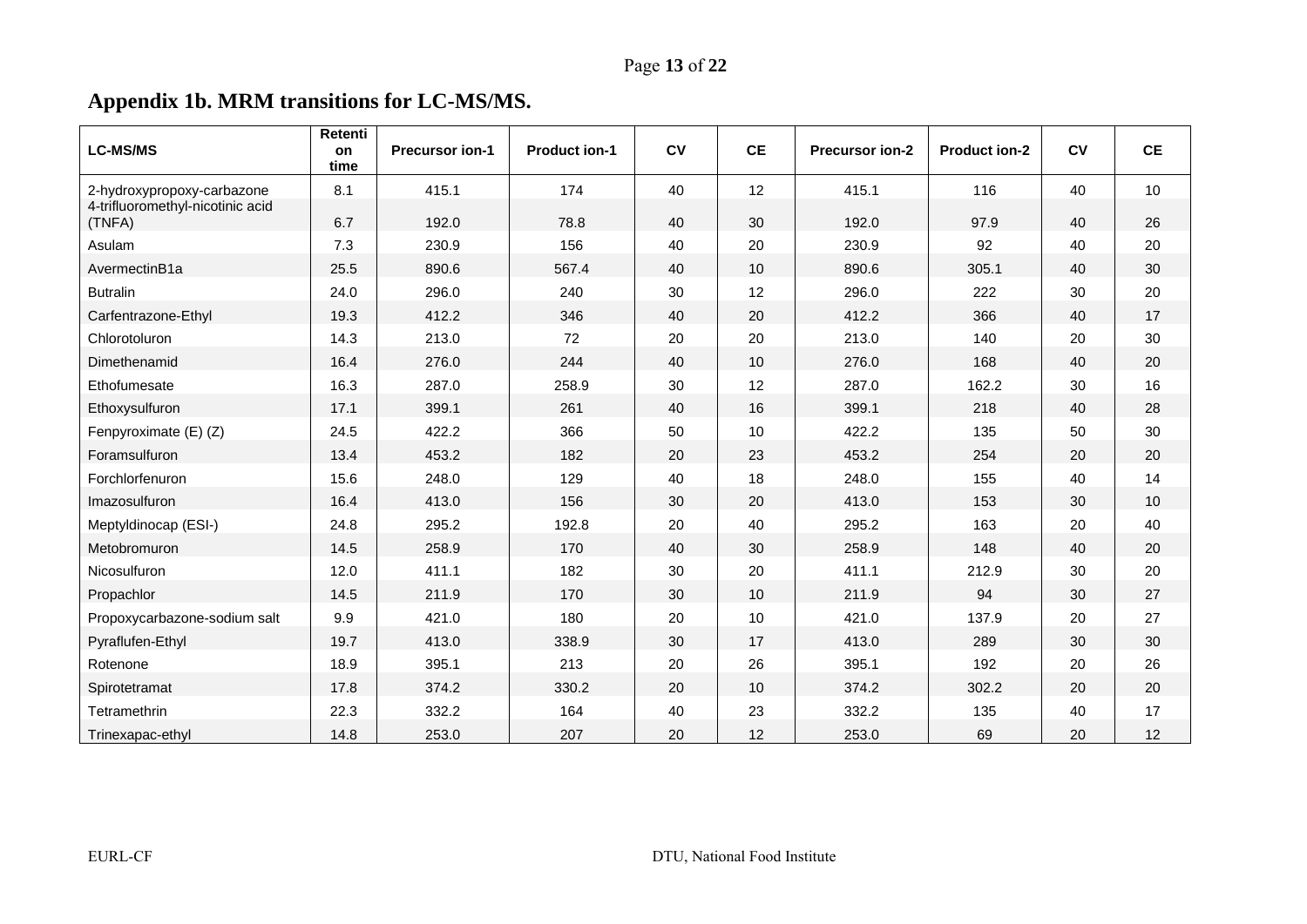#### Page **14** of **22**

## **Appendix 2. Recoveries, repeatability (RSDr), internal reproducibility (RSDR) and Limit of Quantification (LOQ) for**

## **pesticides validated on three cereal commodities, wheat, barley and rice.**

|           | Wheat, barley and rice -<br><b>QuEChERS</b> | Spike level 0.01 mg/kg |                      |                      | Spike level 0.02 mg/kg |                           |                          |  | Spike level 0.1 mg/kg |                      |                          |            |
|-----------|---------------------------------------------|------------------------|----------------------|----------------------|------------------------|---------------------------|--------------------------|--|-----------------------|----------------------|--------------------------|------------|
|           |                                             | Recovery<br>$\%$       | RSD <sub>r</sub> , % | RSD <sub>R</sub> , % | Recovery %             | RSD <sub>r</sub> , %      | RSD <sub>R</sub><br>$\%$ |  | Recovery<br>$\%$      | RSD <sub>r</sub> , % | RSD <sub>R</sub><br>$\%$ | <b>LOQ</b> |
| LC        | 2-hydroxypropoxycarbazone                   | 71                     | 13                   | 16                   | 68                     | 9                         | 8                        |  | 67                    | 6                    | $\,8\,$                  | 0.01       |
| GC        | Acibenzolar-S-methyl                        | 91                     | $\overline{7}$       | 23                   | 94                     | 4                         | 18                       |  | 95                    | 3                    | 14                       | 0.01       |
| <b>GC</b> | Anthraquinone                               | 88                     | $\overline{7}$       | 11                   | 96                     | 5                         | 13                       |  | 93                    | 6                    | 12                       | 0.01       |
| <b>LC</b> | Avermectin B1a                              | 99                     | 16                   | 15                   | 102                    | 16                        | 16                       |  | 96                    | 10                   | 11                       | 0.01       |
| <b>GC</b> | Beflubutamid                                | 90                     | $\overline{7}$       | 8                    | 99                     | 4                         | 9                        |  | 100                   | $\overline{4}$       | 9                        | 0.01       |
| GC        | <b>Bifenazate</b>                           | 75                     | $\overline{7}$       | 18                   | 73                     | 6                         | 14                       |  | 72                    | 4                    | 10                       | 0.01       |
| <b>GC</b> | Biphenyl                                    |                        | a, b, f              |                      | 123                    | 9                         | 11                       |  | 99                    | 6                    | 13                       | 0.02       |
| LC        | <b>Butralin</b>                             | 78                     | 18                   | 16                   | 81                     | 11                        | 12                       |  | 93                    | 6                    | 10                       | 0.01       |
| GC        | <b>Butralin</b>                             | 90                     | 10                   | 22                   | 88                     | 5                         | 16                       |  | 87                    | 6                    | 15                       | 0.01       |
| LC        | Carfentrazone-ethyl                         | 75                     | 15                   | 23                   | 88                     | 15                        | 21                       |  | 96                    | $\overline{7}$       | 10                       | 0.01       |
| GC        | Carfentrazone-ethyl                         | 83                     | 5                    | 14                   | 90                     | 4                         | 12                       |  | 95                    | 4                    | 8                        | 0.01       |
| LC        | Chlorotoluron                               | 89                     | 8                    | 9                    | 88                     | 5                         | 11                       |  | 88                    | $\overline{4}$       | 10                       | 0.01       |
| <b>GC</b> | Dichlobenil                                 | 98                     | $9\,$                | 16                   | 102                    | 6                         | 10                       |  | 102                   | $\sqrt{5}$           | 13                       | 0.01       |
| LC        | Dimethenamid                                | 88                     | 6                    | 11                   | 87                     | $\ensuremath{\mathsf{3}}$ | 9                        |  | 90                    | $\overline{4}$       | 5                        | 0.01       |
| GC        | Dimethenamid                                | 94                     | 5                    | 12                   | 99                     | 6                         | 12                       |  | 97                    | 5                    | 11                       | 0.01       |
| GC        | Ethalfluralin                               | 95                     | 12                   | 12                   | 96                     | 13                        | 15                       |  | 97                    | 9                    | 12                       | 0.01       |
| <b>LC</b> | Ethofumesate                                | 79                     | 15                   | 15                   | 91                     | $5\phantom{.0}$           | 6                        |  | 94                    | 5                    | 6                        | 0.01       |
| GC        | Ethofumesate                                | 94                     | 8                    | $\overline{7}$       | 103                    | $\overline{7}$            | $\overline{7}$           |  | 103                   | $\sqrt{5}$           | 6                        | 0.01       |
| LC        | Ethoxysulfuron                              | 75                     | $9\,$                | 16                   | 75                     | 6                         | 13                       |  | 80                    | $\sqrt{5}$           | $\bf 8$                  | 0.01       |
| GC        | Etoxazole                                   | 92                     | 8                    | 14                   | 94                     | $\overline{7}$            | 12                       |  | 95                    | 5                    | 11                       | 0.01       |
| LC        | Fenpyroximate                               | 86                     | 6                    | 11                   | 90                     | $\overline{4}$            | 10                       |  | 95                    | 5                    | 8                        | 0.01       |
| GC        | Flumioxazin                                 | 93                     | 9                    | 21                   | 98                     | $\overline{7}$            | 15                       |  | 96                    | 6                    | 10                       | 0.01       |
| LC.       | Forchlorfenuron                             | 77                     | 13                   | 23                   | 75                     | $\overline{7}$            | 13                       |  | 80                    | 5                    | $\overline{7}$           | 0.01       |

*Numbers in italic is outside 70-120% recovery or above 20% RSD*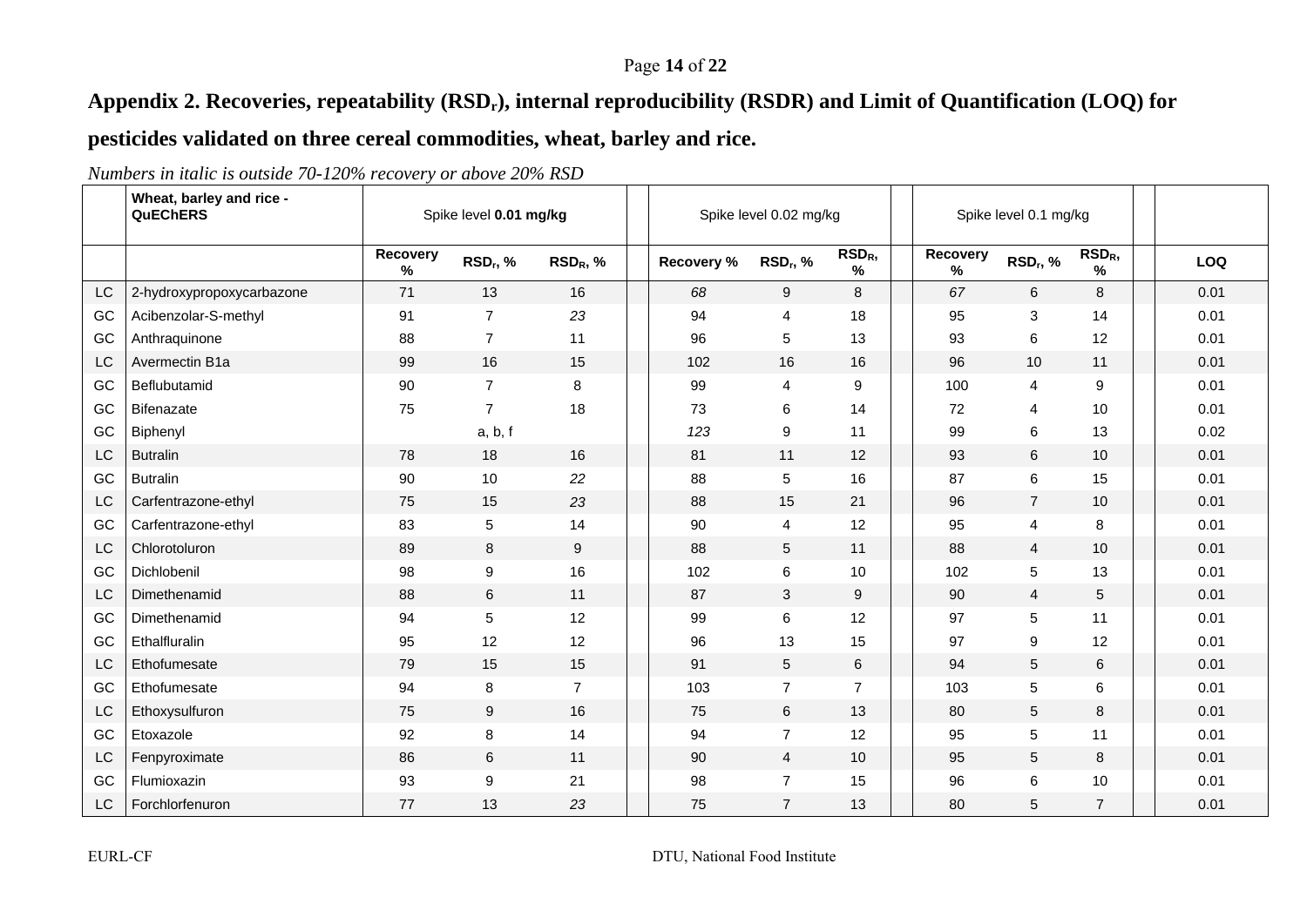Page **15** of **22**

|    | Wheat, barley and rice -<br><b>QuEChERS</b> | Spike level 0.01 mg/kg |                                                 |            |            | Spike level 0.02 mg/kg |                       |               | Spike level 0.1 mg/kg |                       |            |
|----|---------------------------------------------|------------------------|-------------------------------------------------|------------|------------|------------------------|-----------------------|---------------|-----------------------|-----------------------|------------|
|    |                                             | Recovery<br>%          | RSD <sub>r</sub> , %                            | $RSD_R, %$ | Recovery % | RSD <sub>r</sub> , %   | RSD <sub>R</sub><br>% | Recovery<br>℅ | RSD <sub>r</sub> , %  | RSD <sub>R</sub><br>% | <b>LOQ</b> |
| LC | Imazosulfuron                               | 68                     | 12                                              | 12         | 71         | $\overline{7}$         | 8                     | 74            | 6                     | $\overline{7}$        | 0.01       |
| GC | Isocarbophos                                | 96                     | 9                                               | 22         | 104        | 8                      | 18                    | 101           | 4                     | 15                    | 0.01       |
| LC | Meptyldinocap                               |                        | a, b, j                                         |            | 95         | 17                     | 16                    | 102           | 14                    | 13                    | 0.02       |
| LC | Metobromuron                                | 83                     | 14                                              | 22         | 82         | 13                     | 18                    | 85            | 5                     | 9                     | 0.01       |
| LC | Nicosulfuron                                | 58                     | 10                                              | 11         | 55         | 6                      | 9                     | 55            | $\overline{7}$        | 8                     | 0.01       |
| LC | Propachlor                                  | 86                     | 8                                               | 11         | 90         | $\overline{4}$         | 9                     | 93            | $\overline{4}$        | 10                    | 0.01       |
| GC | Propachlor                                  |                        | $\mathbf b$                                     |            | 98         | 10                     | 10                    | 98            | $\overline{7}$        | 11                    | 0.02       |
| LC | Propoxycarbazone sodium salt                | 81                     | $\overline{5}$                                  | 8          | 79         | $\overline{7}$         | $\overline{7}$        | 80            | 5                     | 6                     | 0.01       |
| LC | Pyraflufen-ethyl                            | 82                     | $\overline{7}$                                  | $\bf 8$    | 86         | $\overline{4}$         | 11                    | 91            | $\overline{4}$        | 11                    | 0.01       |
| GC | Pyraflufen-ethyl                            | 88                     | $\,6\,$                                         | 9          | 96         | 5                      | $\overline{7}$        | 99            | 4                     | $\overline{7}$        | 0.01       |
| LC | Rotenone                                    | 85                     | 11                                              | 13         | 90         | 6                      | 12                    | 93            | 9                     | 13                    | 0.01       |
| LC | Spirotetramat                               | 79                     | 8                                               | 12         | 85         | $\overline{4}$         | 11                    | 91            | 4                     | 8                     | 0.01       |
| LC | Tetramethrin                                | 86                     | 8                                               | 8          | 91         | 5                      | 10                    | 98            | 5                     | 10                    | 0.01       |
| GC | Tetramethrin                                | 95                     | 13                                              | 20         | 102        | 8                      | 16                    | 95            | 6                     | 12                    | 0.01       |
| LC | Trineexpac-ethyl                            | 58                     | 13                                              | 17         | 52         | 14                     | 19                    | 50            | 6                     | 12                    | 0.01       |
|    |                                             |                        | Pesticides/metabolites not possible to validate |            |            |                        |                       |               |                       |                       |            |
| LC | Asulam                                      |                        | a, b, e                                         |            |            |                        |                       |               |                       |                       |            |
| LC | Foramsulfuron                               |                        | e                                               |            |            |                        |                       |               |                       |                       |            |
| LC | <b>TFNA</b>                                 |                        | h                                               |            |            |                        |                       |               |                       |                       |            |

a) RSDr > 20%; b) RSDR > 20%; c) Not GC-MS/MS amenable; d) Not LC-MS/MS amenable; e) Recovery <50%; f) Recovery >50%; h) not multimetod amenable; j) wheat results not included because not possible to validate for this matrix.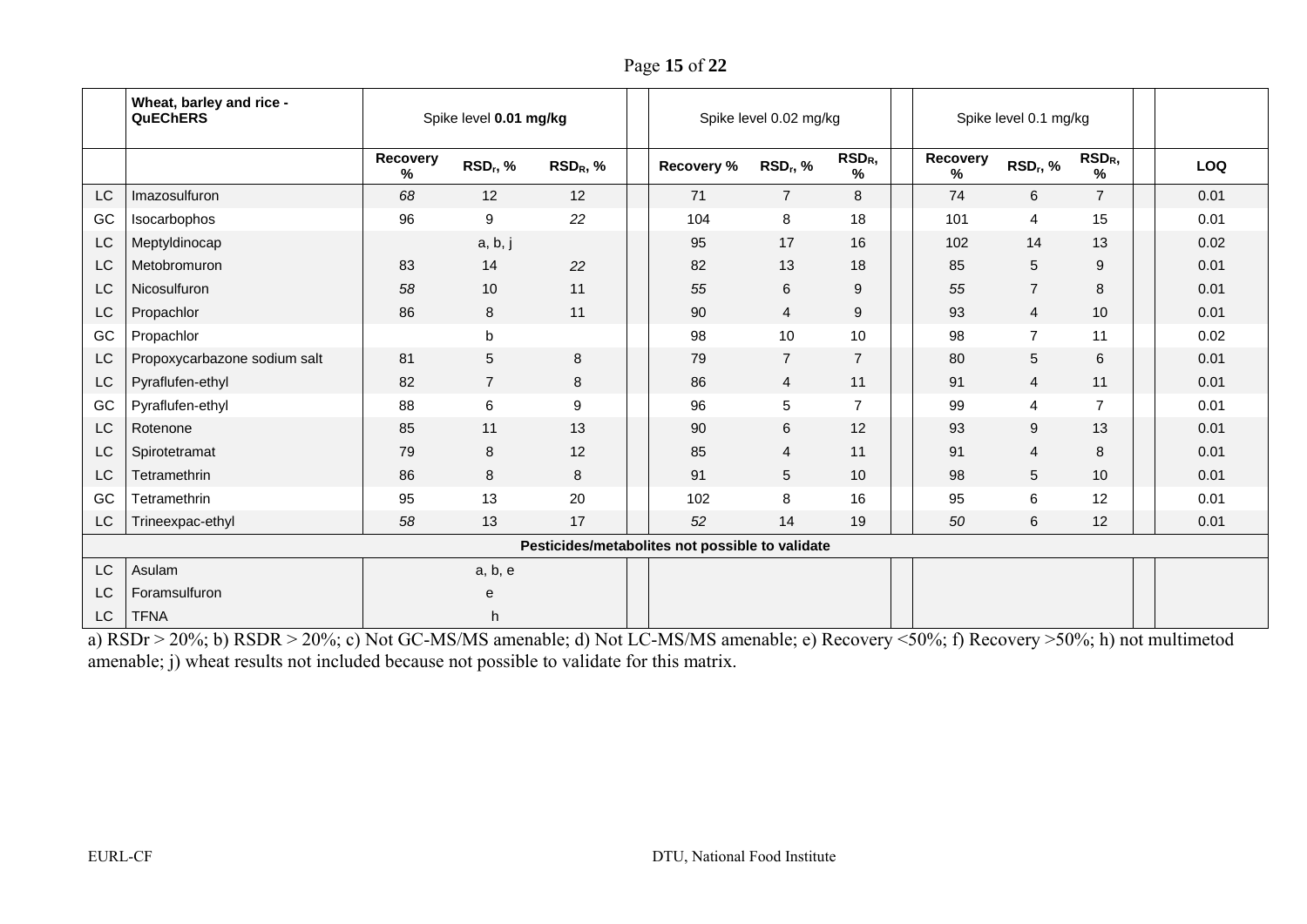# Appendix 3. Recoveries, repeatability (RSD<sub>r</sub>) and Limit of Quantification (LOQs) for pesticides validated on wheat.

|                        | <b>Wheat - QuEChERS</b>   |            | Spike level, mg/kg<br>0.01 |  |                         | Spike level, mg/kg<br>0.02 | Spike level, mg/kg<br>0.1 |                  |  |      |
|------------------------|---------------------------|------------|----------------------------|--|-------------------------|----------------------------|---------------------------|------------------|--|------|
|                        |                           | Recovery % | RSDr%                      |  | <b>Recovery</b><br>$\%$ | RSDr%                      | Recovery %                | RSDr%            |  | LOQ  |
| LC                     | 2-hydroxypropoxycarbazone | 63         | 16                         |  | 68                      | 15                         | 63                        | 8                |  | 0.01 |
| GC                     | Acibenzolar-S-methyl      | 104        | $\overline{c}$             |  | 105                     | 5                          | 105                       | $\mathbf{3}$     |  | 0.01 |
| GC                     | Anthraquinone             | 96         | 5                          |  | 106                     | 4                          | 101                       | 9                |  | 0.01 |
| LC                     | Avermectin B1a            | 96         | 15                         |  | 111                     | 12                         | 102                       | $\boldsymbol{9}$ |  | 0.01 |
| GC                     | Beflubutamid              | 95         | 8                          |  | 107                     | 6                          | 104                       | 4                |  | 0.01 |
| GC                     | Bifenazate                | 82         | 8                          |  | 81                      | 5                          | 80                        | 3                |  | 0.01 |
| GC                     | Biphenyl                  | 91         | 23                         |  | 113                     | $\overline{7}$             | 112                       | $\overline{7}$   |  | 0.02 |
| GC                     | <b>Butralin</b>           | 95         | $\overline{7}$             |  | 93                      | 5                          | 93                        | 5                |  | 0.01 |
| LC                     | <b>Butralin</b>           | 78         | 9                          |  | 82                      | 13                         | 86                        | $\overline{7}$   |  | 0.01 |
| LC                     | Carfentrazone ethyl       | 65         | 18                         |  | 71                      | 18                         | 87                        | 8                |  | 0.01 |
| GC                     | Carfentrazone-ethyl       | 73         | $\overline{\mathbf{4}}$    |  | 81                      | $\sqrt{3}$                 | 94                        | 6                |  | 0.01 |
| LC                     | Chlorotoluron             | 90         | $\mathsf g$                |  | 89                      | $\overline{2}$             | 84                        | $\overline{4}$   |  | 0.01 |
| GC                     | Dichlobenil               | 101        | 8                          |  | 111                     | 4                          | 116                       | 6                |  | 0.01 |
| GC                     | Dimethenamid              | 106        | $\sqrt{5}$                 |  | 110                     | 5                          | 107                       | 6                |  | 0.01 |
| LC                     | Dimethenamid              | 89         | $\,6\,$                    |  | 90                      | $\overline{2}$             | 91                        | 5                |  | 0.01 |
| GC                     | Ethalfluralin             | 89         | 16                         |  | 89                      | 17                         | 98                        | 14               |  | 0.01 |
| GC                     | Ethofumesate              | 92         | $\sqrt{5}$                 |  | 106                     | 6                          | 105                       | $\overline{7}$   |  | 0.01 |
| LC                     | Ethofumesate              | 83         | 15                         |  | 94                      | 5                          | 97                        | 5                |  | 0.01 |
| LC                     | Ethoxysulfuron            | 85         | $\overline{7}$             |  | 85                      | 5                          | 86                        | 6                |  | 0.01 |
| GC                     | Etoxazole                 | 101        | 8                          |  | 102                     | $\overline{7}$             | 101                       | $\overline{7}$   |  | 0.01 |
| LC                     | Fenpyroximate             | 90         | $5\,$                      |  | 90                      | $\overline{4}$             | 92                        | 6                |  | 0.01 |
| GC                     | Flumioxazin               | 107        | $\ensuremath{\mathsf{3}}$  |  | 111                     | $\overline{4}$             | 105                       | 8                |  | 0.01 |
| $\mathsf{L}\mathsf{C}$ | Foramsulfuron             | 52         | 16                         |  | 49                      | 13                         | 47                        | 9                |  | 0.01 |
| LC                     | Forchlorfenuron           | 82         | 10                         |  | 80                      | 4                          | 84                        | 6                |  | 0.01 |
| LC                     | Imazosulfuron             | 68         | 11                         |  | 73                      | 11                         | 74                        | $\overline{7}$   |  | 0.01 |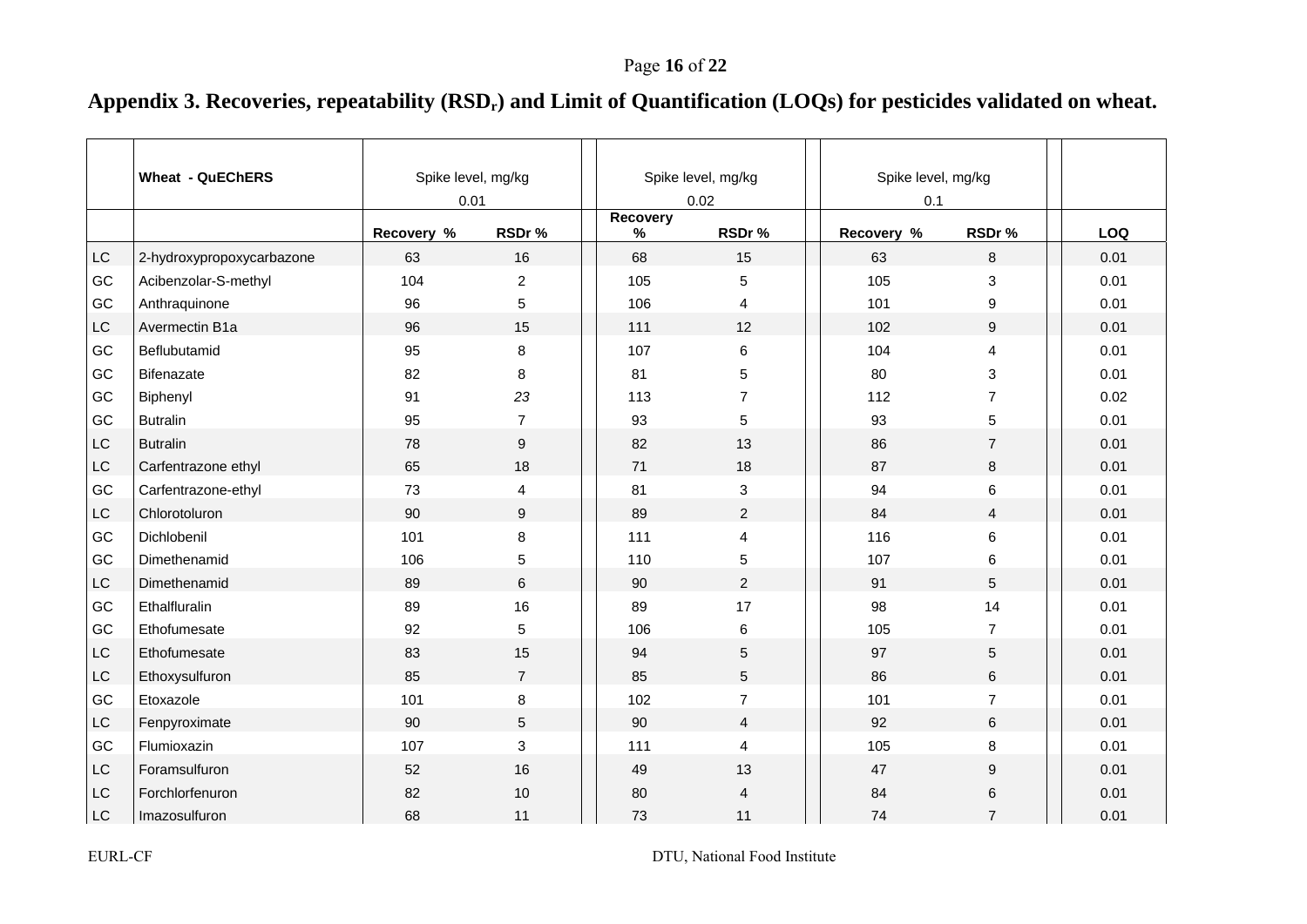Page **17** of **22**

|           | <b>Wheat - QuEChERS</b>      |            | Spike level, mg/kg                              |  |               | Spike level, mg/kg | Spike level, mg/kg |                |      |
|-----------|------------------------------|------------|-------------------------------------------------|--|---------------|--------------------|--------------------|----------------|------|
|           |                              | 0.01       |                                                 |  |               | 0.02               | 0.1                |                |      |
|           |                              | Recovery % | RSDr%                                           |  | Recovery<br>% | RSDr%              | Recovery %         | RSDr%          | LOQ  |
| GC        | Isocarbophos                 | 101        | 9                                               |  | 104           | 6                  | 103                | 4              | 0.01 |
| GC        | Metobromuron                 | a, e, g    |                                                 |  |               | a, e, g            | 116                | 7              | 0.1  |
| LC        | Metobromuron                 | 78         | 12                                              |  | 85            | 6                  | 91                 | 5              | 0.01 |
| LC        | Nicosulfuron                 | 60         | 11                                              |  | 58            | $\overline{c}$     | 54                 | 9              | 0.01 |
| GC        | Propachlor                   | 87         | 11                                              |  | 98            | 5                  | 108                | 6              | 0.01 |
| LC        | Propachlor                   | 88         | $\overline{7}$                                  |  | 89            | 4                  | 87                 | 4              | 0.01 |
| LC        | Propoxycarbazone sodium salt | 87         | 4                                               |  | 79            | 6                  | 76                 | $\overline{7}$ | 0.01 |
| LC        | Pyraflufen ethyl             | 81         | 9                                               |  | 79            | 3                  | 81                 | 5              | 0.01 |
| GC        | Pyraflufen-ethyl             | 86         | 6                                               |  | 97            | 3                  | 103                | 5              | 0.01 |
| LC        | Rotenone                     | a          |                                                 |  |               | a                  | 82                 | 16             | 0.1  |
| LC        | Spirotetramat                | 73         | 8                                               |  | 79            | 3                  | 86                 | 5              | 0.01 |
| GC        | Tetramethrin                 | 105        | $\boldsymbol{9}$                                |  | 111           | 4                  | 105                | $\overline{7}$ | 0.01 |
| LC        | Tetramethrin                 | 87         | 10                                              |  | 88            | $\sqrt{5}$         | 91                 | 5              | 0.01 |
|           |                              |            | Pesticides/metabolites not possible to validate |  |               |                    |                    |                |      |
| LC        | Asulam                       | a, e       |                                                 |  |               |                    |                    |                |      |
| LC        | Bifenazate                   | e          |                                                 |  |               |                    |                    |                |      |
| <b>LC</b> | Meptyldinocap                |            |                                                 |  |               |                    |                    |                |      |
| LC        | <b>TFNA</b>                  | h          |                                                 |  |               |                    |                    |                |      |
| LC        | Trineexpac-ethyl             | е          |                                                 |  |               |                    |                    |                |      |

a) RSDr > 20%; e) Recovery <50%; g) To low sensitivity; h) not multimetod amenable ; i) interfering matrix enables quantification.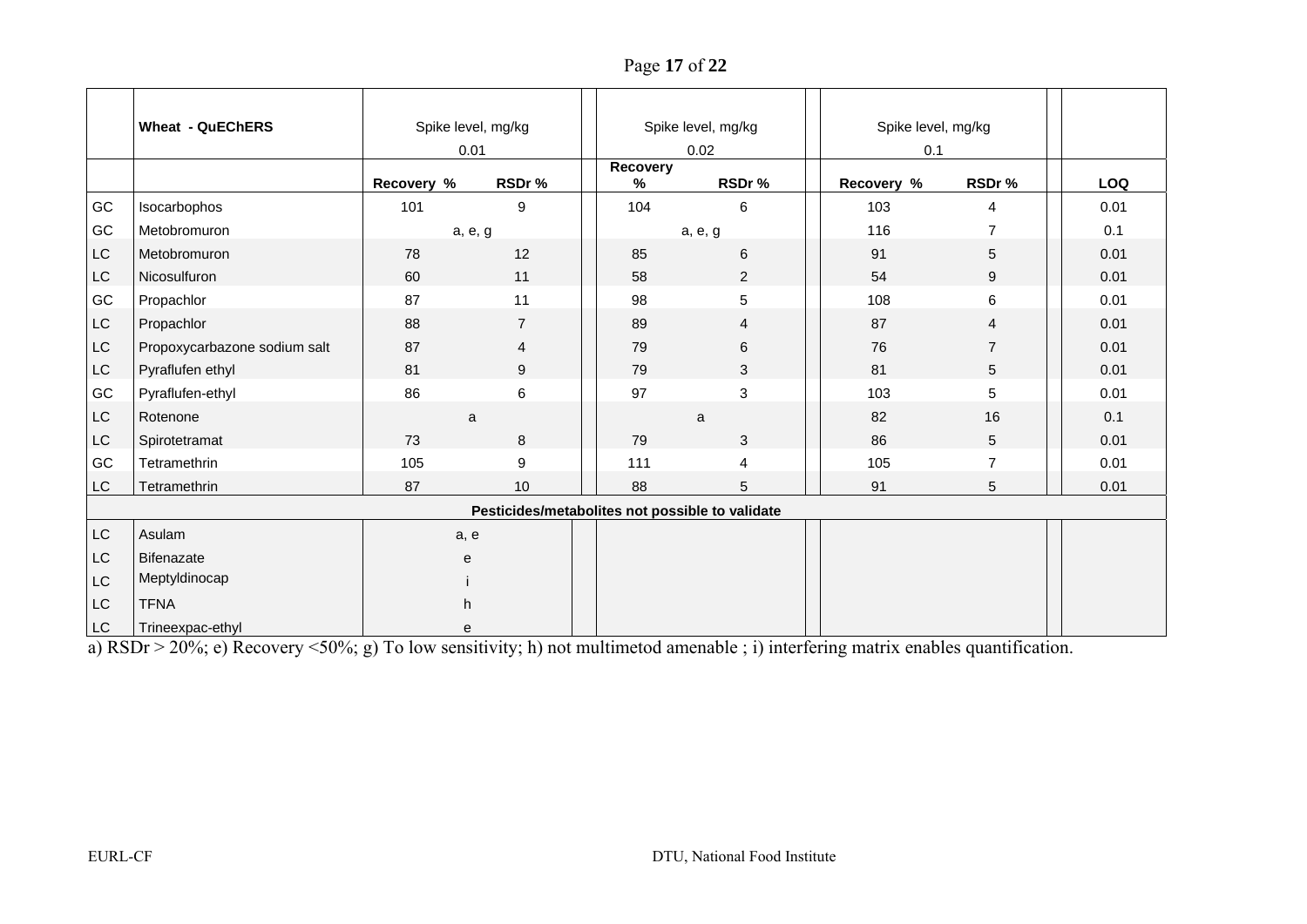# Appendix 4. Recoveries, repeatability (RSD<sub>r</sub>) and Limit of Quantification (LOQs) for pesticides validated on barley.

|           | <b>Barley - QuEChERS</b>  | Spike level, mg/kg |                  | Spike level, mg/kg |                | Spike level, mg/kg |            |                |  |      |
|-----------|---------------------------|--------------------|------------------|--------------------|----------------|--------------------|------------|----------------|--|------|
|           |                           |                    | 0.01             | 0.02               |                |                    | 0.1        |                |  |      |
|           |                           | Recovery<br>$\%$   | RSDr%            | Recovery %         | RSDr%          |                    | Recovery % | RSDr%          |  | LOQ  |
| LC        | 2-hydroxypropoxycarbazone | 78                 | 15               | 66                 | $\overline{4}$ |                    | 67         | 5              |  | 0.01 |
| GC        | Acibenzolar-S-methyl      | 67                 | 8                | 75                 | $\,6$          |                    | 80         | $\sqrt{3}$     |  | 0.01 |
| GC        | Anthraquinone             | 79                 | 9                | 83                 | $\overline{7}$ |                    | 82         | 5              |  | 0.01 |
| LC        | Asulam                    | 70                 | 19               | 62                 | 12             |                    | 55         | 10             |  | 0.01 |
| LC        | Avermectin B1a            |                    | a                | 62                 | 16             |                    | 93         | $\overline{5}$ |  | 0.02 |
| GC        | Beflubutamid              | 85                 | 6                | 92                 | $\overline{4}$ |                    | 91         | 5              |  | 0.01 |
| GC        | Bifenazate                | 61                 | 8                | 62                 | $\overline{7}$ |                    | 68         | $\sqrt{5}$     |  | 0.01 |
| GC        | Biphenyl                  | 212                | 22               | 132                | 9              |                    | 88         | 6              |  | 0.02 |
| GC        | <b>Butralin</b>           | 69                 | 17               | 73                 | $\overline{7}$ |                    | 73         | 8              |  | 0.01 |
| LC        | <b>Butralin</b>           |                    | $\mathsf{a}$     | 75                 | 15             |                    | 91         | $\,6\,$        |  | 0.02 |
| LC        | Carfentrazone ethyl       |                    | a                | 96                 | 20             |                    | 99         | $\,6\,$        |  | 0.02 |
| GC        | Carfentrazone-ethyl       | 81                 | 5                | 89                 | 5              |                    | 88         | $\overline{5}$ |  | 0.01 |
| LC        | Chlorotoluron             | 8                  | $\boldsymbol{9}$ | 81                 | $\overline{4}$ |                    | 82         | $\overline{4}$ |  | 0.01 |
| GC        | Dichlobenil               | 83                 | 8                | 94                 | 10             |                    | 92         | $\,6\,$        |  | 0.01 |
| GC        | Dimethenamid              | 85                 | 6                | 89                 | 11             |                    | 87         | 6              |  | 0.01 |
| <b>LC</b> | Dimethenamid              | 79                 | 8                | 79                 | 5              |                    | 87         | $\mathfrak{Z}$ |  | 0.01 |
| GC        | Ethalfluralin             | 97                 | 10               | 96                 | 15             |                    | 89         | $\overline{7}$ |  | 0.01 |
| GC        | Ethofumesate              | 93                 | $10$             | 98                 | 7              |                    | 98         | $\sqrt{5}$     |  | 0.01 |
| LC        | Ethofumesate              | 77                 | 17               | 88                 | 5              |                    | 91         | $\,6\,$        |  | 0.01 |
| LC        | Ethoxysulfuron            | 75                 | 10               | 74                 | 8              |                    | 81         | $\overline{4}$ |  | 0.01 |
| GC        | Etoxazole                 | 80                 | 8                | 83                 | $\overline{7}$ |                    | 85         | $\sqrt{5}$     |  | 0.01 |
| LC        | Fenpyroximate             | 77                 | 8                | 82                 | 2              |                    | 91         | 4              |  | 0.01 |
| GC        | Flumioxazin               | 72                 | 14               | 83                 | 9              |                    | 88         | $\sqrt{5}$     |  | 0.01 |
| LC        | Forchlorfenuron           | 60                 | 16               | 66                 | 11             |                    | 77         | $\sqrt{5}$     |  | 0.01 |
| LC        | Imazosulfuron             | 71                 | 8                | 73                 | 3              |                    | 76         | 6              |  | 0.01 |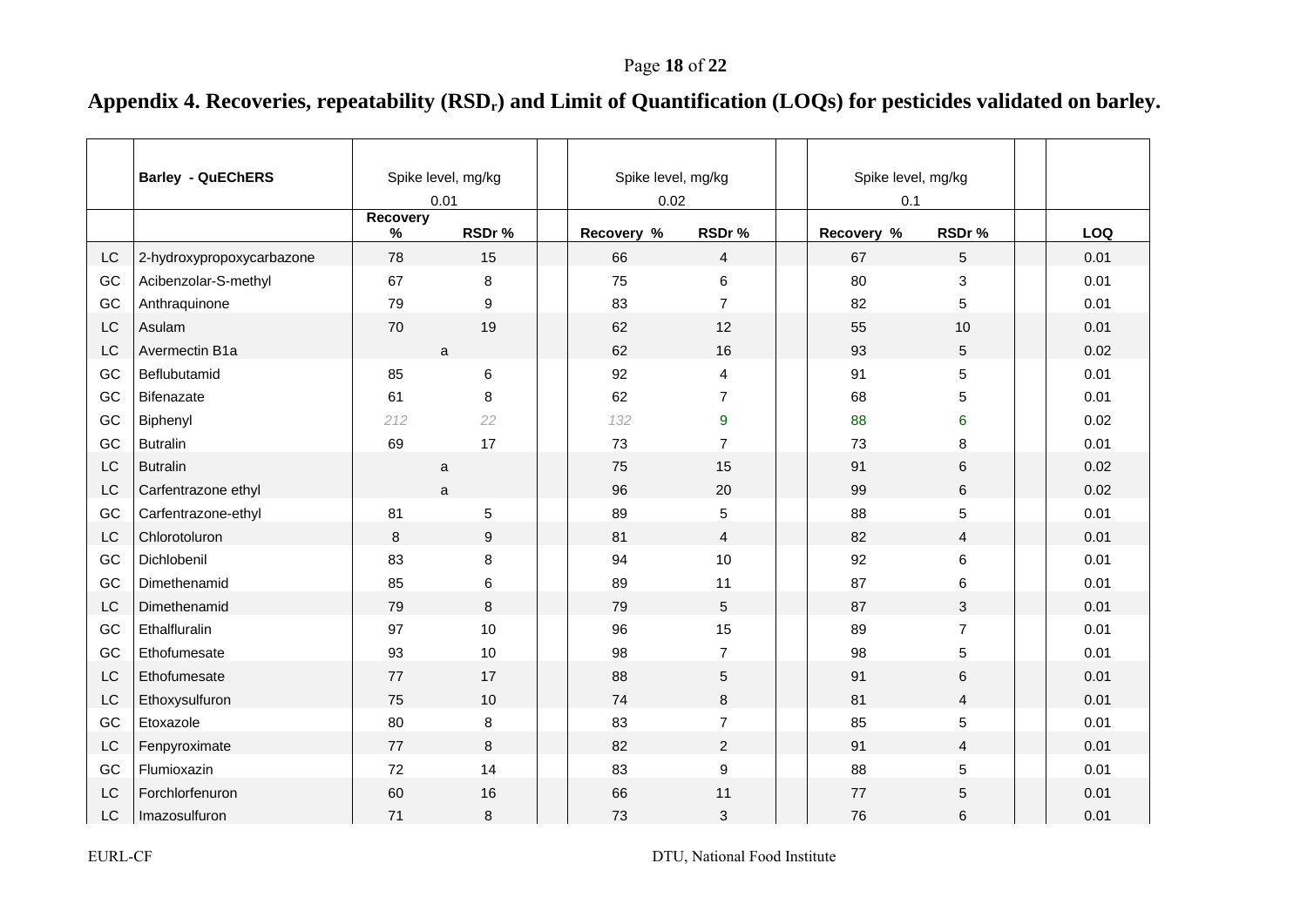Page **19** of **22**

|    | <b>Barley - QuEChERS</b>     | Spike level, mg/kg |                | Spike level, mg/kg                              |                 |  | Spike level, mg/kg |                |            |
|----|------------------------------|--------------------|----------------|-------------------------------------------------|-----------------|--|--------------------|----------------|------------|
|    |                              | 0.01               |                | 0.02                                            |                 |  | 0.1                |                |            |
|    |                              | Recovery<br>$\%$   | RSDr%          | Recovery %                                      | RSDr%           |  | Recovery %         | RSDr %         | <b>LOQ</b> |
| GC | Isocarbophos                 | 75                 | $\overline{7}$ | 86                                              | 10              |  | 86                 | 6              | 0.01       |
| LC | Meptyldinocap                | 119                | 24             | 96                                              | 18              |  | 102                | 18             | 0.01       |
| GC | Metobromuron                 | a, e, g            |                | a, e, g                                         |                 |  | 71                 | $\overline{7}$ | 0.1        |
| LC | Metobromuron                 | 72                 | 19             | 71                                              | 14              |  | 79                 | $\mathfrak{B}$ | 0.01       |
| LC | Nicosulfuron                 | 60                 | 12             | 55                                              | 6               |  | 58                 | 3              | 0.01       |
| GC | Propachlor                   | 85                 | 17             | 94                                              | 15              |  | 93                 | 8              | 0.01       |
| LC | Propachlor                   | 79                 | 12             | 84                                              | 5               |  | 90                 | 3              | 0.01       |
| LC | Propoxycarbazone sodium salt | 78                 | 8              | 77                                              | $\,8\,$         |  | 81                 | $\mathbf{3}$   | 0.01       |
| LC | Pyraflufen ethyl             | 79                 | 9              | 83                                              | 5               |  | 93                 | $\overline{2}$ | 0.01       |
| GC | Pyraflufen-ethyl             | 83                 | 5              | 90                                              | $5\phantom{.0}$ |  | 91                 | 5              | 0.01       |
| LC | Rotenone                     | 81                 | 14             | 84                                              | $\overline{7}$  |  | 96                 | 5              | 0.01       |
| LC | Spirotetramat                | 75                 | 9              | 81                                              | $\overline{7}$  |  | 90                 | 4              | 0.01       |
| GC | Tetramethrin                 | 78                 | 17             | 86                                              | 11              |  | 85                 | 6              | 0.01       |
| LC | Tetramethrin                 | 83                 | 8              | 83                                              | 3               |  | 95                 | $\,6\,$        | 0.01       |
| LC | Trineexpac-ethyl             | a                  |                | 55                                              | 6               |  | 52                 | 5              | 0.02       |
|    |                              |                    |                | Pesticides/metabolites not possible to validate |                 |  |                    |                |            |
| LC | Asulam                       | a, e               |                |                                                 |                 |  |                    |                |            |
| LC | Foramsulfuron                | е                  |                |                                                 |                 |  |                    |                |            |
| LC | <b>TFNA</b>                  |                    | h.             |                                                 |                 |  |                    |                |            |

a) RSDr > 20%; e) Recovery <50%; g) To low sensitivity; h) not multimetod amenable.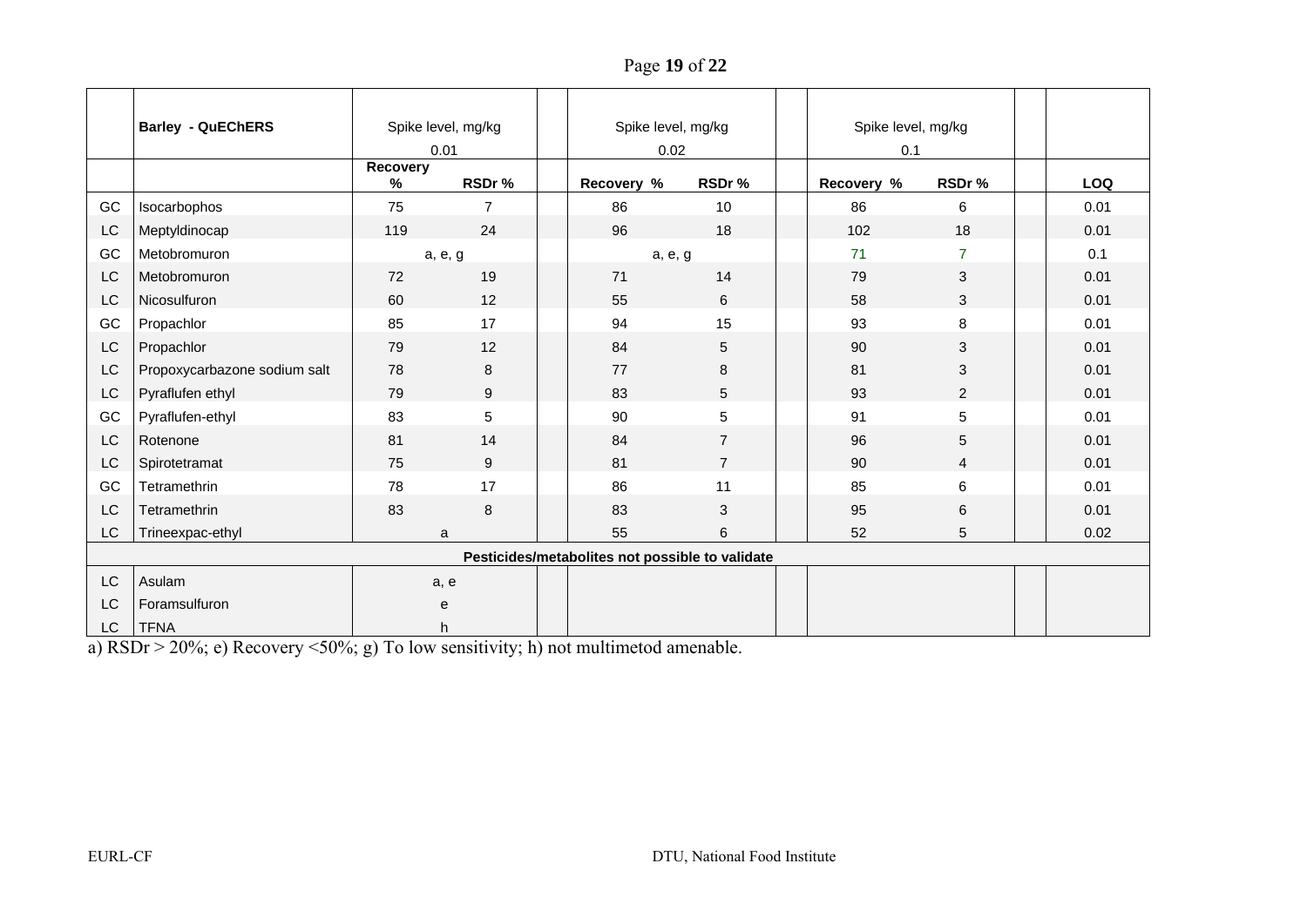# Appendix 5. Recoveries, repeatability (RSD<sub>r</sub>) and Limit of Quantification (LOQs) for pesticides validated on rice.

|    | <b>Rice - QuEChERS</b>    | Spike level, mg/kg<br>0.01 |                |  | Spike level, mg/kg<br>0.02 |                |  | Spike level, mg/kg<br>0.1 |                         |      |
|----|---------------------------|----------------------------|----------------|--|----------------------------|----------------|--|---------------------------|-------------------------|------|
|    |                           | Recovery %                 | RSDr%          |  | Recovery %                 | RSDr%          |  | Recovery %                | RSDr%                   | LOQ  |
| LC | 2-hydroxypropoxycarbazone | 71                         | 8              |  | 69                         | $\overline{7}$ |  | 72                        | 4                       | 0.01 |
| GC | Acibenzolar-S-methyl      | 101                        | 9              |  | 101                        | $\overline{c}$ |  | 99                        | 4                       | 0.01 |
| GC | Anthraquinone             | 90                         | $\overline{7}$ |  | 98                         | 3              |  | 95                        | 4                       | 0.01 |
| LC | Avermectin B1a            | 101                        | 16             |  | 102                        | 13             |  | 94                        | 15                      | 0.01 |
| GC | Beflubutamid              | 89                         | 5              |  | 98                         | $\overline{c}$ |  | 105                       | $\overline{2}$          | 0.01 |
| GC | <b>Bifenazate</b>         | 83                         | 5              |  | 76                         | 6              |  | 69                        | 2                       | 0.01 |
| LC | Bifenazate                | 63                         | 10             |  | 66                         | 9              |  | 61                        | 6                       | 0.01 |
| GC | Biphenyl                  | 148                        | 17             |  | 124                        | 10             |  | 99                        | 3                       | 0.02 |
| GC | <b>Butralin</b>           | 104                        | $\overline{7}$ |  | 98                         | 5              |  | 95                        | 6                       | 0.01 |
| LC | <b>Butralin</b>           | 78                         | 24             |  | 87                         | 8              |  | 102                       | 6                       | 0.01 |
| LC | Carfentrazone ethyl       | 84                         | 13             |  | 96                         | $\,8\,$        |  | 100                       | $\overline{7}$          | 0.01 |
| GC | Carfentrazone-ethyl       | 95                         | 4              |  | 101                        | $\overline{4}$ |  | 102                       | 3                       | 0.01 |
| LC | Chlorotoluron             | 93                         | 6              |  | 96                         | $\overline{4}$ |  | 97                        | $\overline{4}$          | 0.01 |
| GC | Dichlobenil               | 109                        | 10             |  | 102                        | $\overline{4}$ |  | 99                        | 4                       | 0.01 |
| GC | Dimethenamid              | 93                         | 6              |  | 97                         | $\mathbf{3}$   |  | 98                        | $\overline{\mathbf{c}}$ | 0.01 |
| LC | Dimethenamid              | 95                         | 3              |  | 93                         | 2              |  | 92                        | 3                       | 0.01 |
| GC | Ethalfluralin             | 99                         | 9              |  | 104                        | $\overline{7}$ |  | 105                       | 5                       | 0.01 |
| GC | Ethofumesate              | 96                         | 6              |  | 104                        | 8              |  | 105                       | 3                       | 0.01 |
| LC | Ethofumesate              | 78                         | 14             |  | 91                         | 6              |  | 94                        | $\overline{2}$          | 0.01 |
| LC | Ethoxysulfuron            | 65                         | 9              |  | 67                         | 6              |  | 75                        | $\overline{4}$          | 0.01 |
| GC | Etoxazole                 | 95                         | 9              |  | 97                         | 6              |  | 100                       | 3                       | 0.01 |
| LC | Fenpyroximate             | 92                         | 5              |  | 98                         | $\overline{4}$ |  | 103                       | $\overline{4}$          | 0.01 |
| GC | Flumioxazin               | 99                         | 9              |  | 100                        | 8              |  | 96                        | 4                       | 0.01 |
| LC | Forchlorfenuron           | 88                         | 13             |  | 82                         | 6              |  | 78                        | 5                       | 0.01 |
| LC | Imazosulfuron             | 65                         | 17             |  | 66                         | 5              |  | 70                        | 6                       | 0.01 |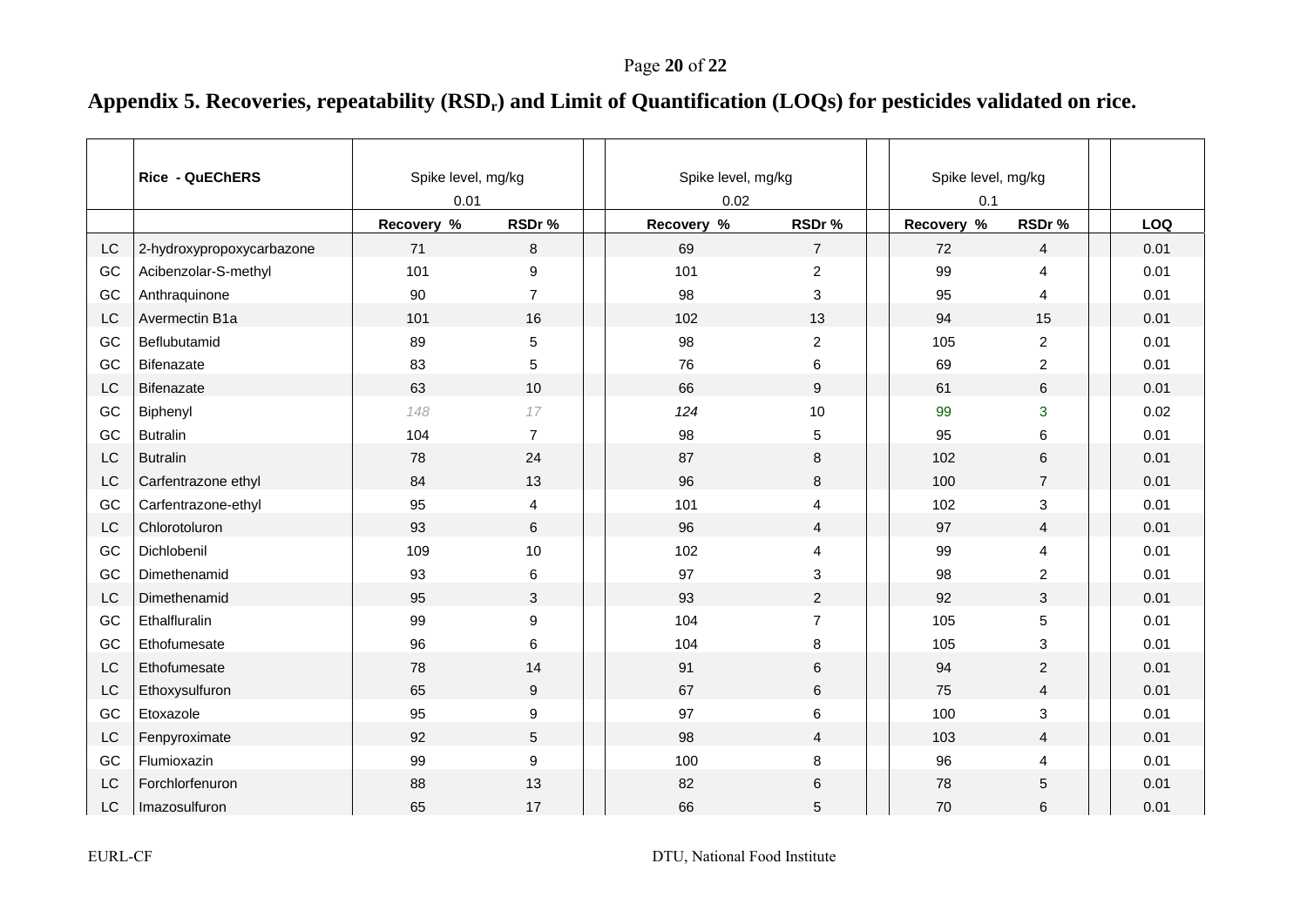Page **21** of **22**

|                                                 | <b>Rice - QuEChERS</b>       | Spike level, mg/kg |                |  | Spike level, mg/kg |                |  | Spike level, mg/kg |                |  |      |
|-------------------------------------------------|------------------------------|--------------------|----------------|--|--------------------|----------------|--|--------------------|----------------|--|------|
|                                                 |                              | 0.01               |                |  | 0.02               |                |  | 0.1                |                |  |      |
|                                                 |                              | Recovery %         | RSDr%          |  | Recovery %         | RSDr%          |  | Recovery %         | RSDr%          |  | LOQ  |
| GC                                              | Isocarbophos                 | 113                | 10             |  | 121                | $\overline{7}$ |  | 115                | 3              |  | 0.01 |
| LC                                              | Meptyldinocap                |                    | a              |  | 95                 | 19             |  | 103                | 9              |  | 0.02 |
| GC                                              | Metobromuron                 | a, e, g            |                |  | a, e, g            |                |  | 98                 | 14             |  | 0.1  |
| LC                                              | Metobromuron                 | 100                | 11             |  | 87                 | $\overline{7}$ |  | 86                 | $\,6\,$        |  | 0.01 |
| LC                                              | Nicosulfuron                 | 53                 | $\mathbf{1}$   |  | 50                 | 9              |  | 53                 | $\overline{7}$ |  | 0.01 |
| GC                                              | Propachlor                   | 119                | 20             |  | 102                | 9              |  | 94                 | 6              |  | 0.01 |
| LC                                              | Propachlor                   | 92                 | 5              |  | 98                 | $\overline{4}$ |  | 104                | $\overline{4}$ |  | 0.01 |
| LC                                              | Propoxycarbazone sodium salt | 78                 | 3              |  | 81                 | 7              |  | 82                 | 5              |  | 0.01 |
| LC                                              | Pyraflufen ethyl             | 86                 | $\overline{4}$ |  | 96                 | 5              |  | 99                 | $\overline{4}$ |  | 0.01 |
| GC                                              | Pyraflufen-ethyl             | 95                 | 6              |  | 101                | 5              |  | 102                | $\mathbf{3}$   |  | 0.01 |
| LC                                              | Rotenone                     | 90                 | 9              |  | 97                 | 5              |  | 102                | 3              |  | 0.01 |
| LC                                              | Spirotetramat                | 87                 | $\overline{7}$ |  | 94                 | 4              |  | 98                 | $\overline{4}$ |  | 0.01 |
| GC                                              | Tetramethrin                 | 101                | 15             |  | 108                | 9              |  | 96                 | 5              |  | 0.01 |
| LC                                              | Tetramethrin                 | 89                 | 5              |  | 99                 | 6              |  | 107                | 3              |  | 0.01 |
| LC                                              | Trineexpac-ethyl             | 66                 | 5              |  | 54                 | 9              |  | 55                 | 3              |  | 0.01 |
| Pesticides/metabolites not possible to validate |                              |                    |                |  |                    |                |  |                    |                |  |      |
| LC                                              | Asulam                       | a, e               |                |  |                    |                |  |                    |                |  |      |
| LC                                              | Foramsulfuron                | е                  |                |  |                    |                |  |                    |                |  |      |
| LC.                                             | <b>TFNA</b>                  | h                  |                |  |                    |                |  |                    |                |  |      |

a) RSDr > 20%; b) RSDR > 20%; c) Not GC-MS/MS amenable; d) Not LC-MS/MS amenable; e) Recovery <50%; f) Recovery >50%; g) To low sensitivity; h) not multimetod amenable; i) interfering matrix enables quantification